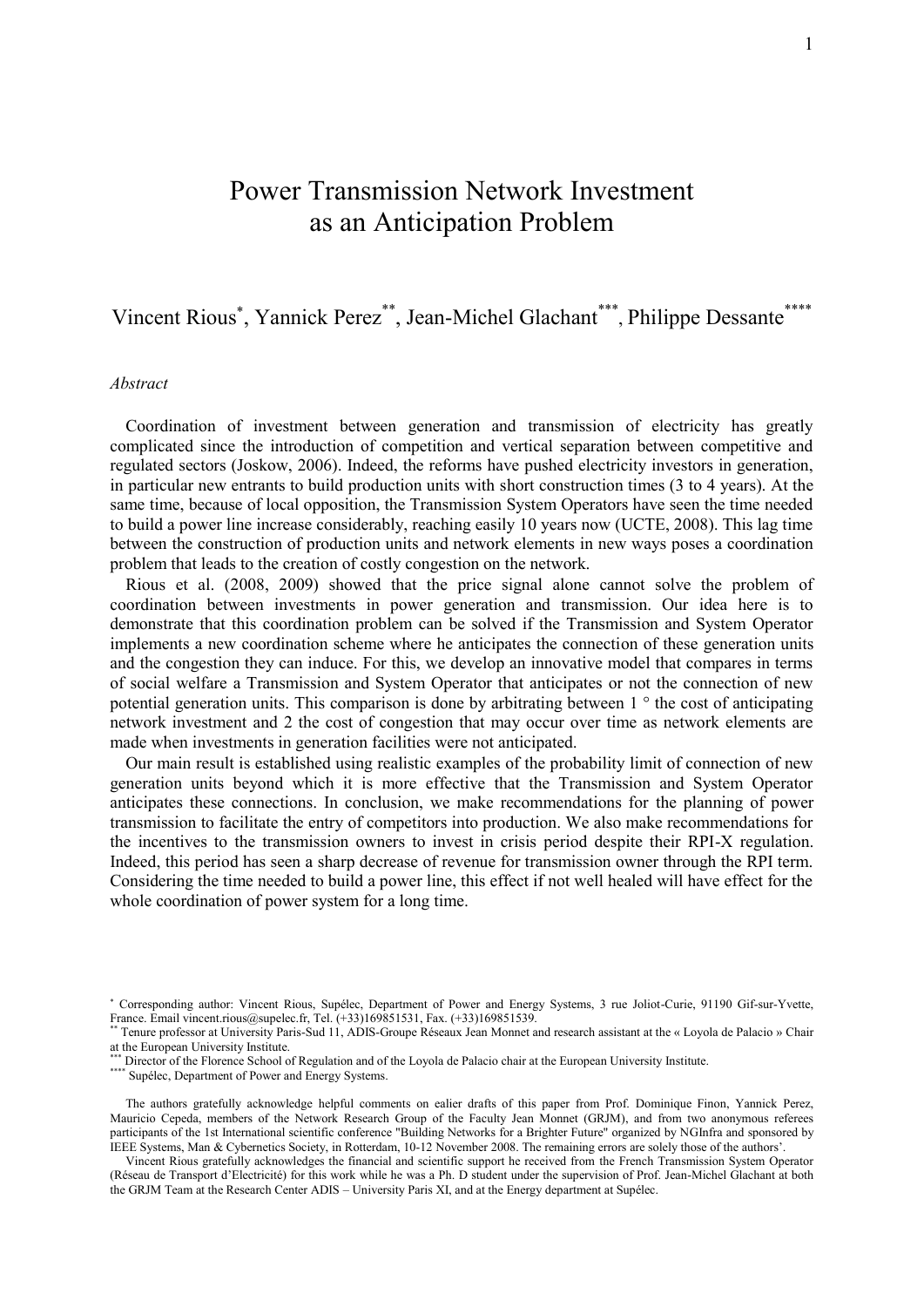### **I. Introduction**

Power generation and transmission are complementary activities that must be coordinated to ensure an optimal use and development of the transmission network. The coordination between generation and transmission is more difficult in a liberalised power system, not only because these activities are unbundled but also because of the investors' freedom to choose their generation technologies (Joskow, 2006). The power reform has prompted the generation investors to build mainly power plants with short building time, such as Combined Cycle Gas Turbines (Glachant, 2006) or wind farms (ETSO, 2007). At the same time, the right of way of powerlines faces raising strong and diverse oppositions (ETSO, 2006). These conflicting trends increase the time needed to build transmission lines and leads sometimes to the point that the powerlines cannot be built.

The differences in investment time between generation and network create uncertainty for the network planning. Indeed, these differences in investment times are all the more detrimental that the generation capacities of these new plants are significant compared to the transmission lines capacities. The connection of these power plants can thus create congestion while the network is not upgraded yet.

Rious et al. (2009a & b) showed that the price signal alone cannot solve the problem of coordination between investments in power generation and transmission. First the locational signals are institutionally hard to implement because the TSOs that own the power transmission assets are poorly interested in it. Then the locational signals have a limited efficiency because of the intrinsic lumpy cost structure of network investment. Lastly generator has so many other locational constraints (access to water, primary energy, land, acceptability from local population, etc.) that the locational signals from power transmission network are then weakly operative.

Our claim is that a logical solution to this problem of differences in investment time between generation and network could be that the Transmission and System Operator (TSO) anticipates the connection of these new generation plants and the congestions that they may create. By anticipating the connection of generation plants, the TSO can adapt the network planning so that the network upgrade is operational when the generator is just built. To implement this process, the TSO must anticipate the administrative procedures required before the network upgrading. But if the network is not eventually upgraded, this anticipation is costly because of the administrative procedures and their cost. Logically, the cost-benefit analysis for the efficiency of anticipating the generation connection and of the required transmission investment thus depends on the anticipation cost and on the uncertainty on the effective generation connection and the required transmission investment.

This paper evaluates the efficiency of the strategy of anticipating the connection of power plants for the TSO in terms of the minimization of the network cost. The question is then to know if it is efficient for such a TSO to forecast the development of its network in advance of the request of connection so that there is sufficient planned transmission capacity to accommodate these new generation investments.

To our knowledge, the efficiency of anticipating generation investment has been little evaluated in the literature, either from an empirical or from a theoretical point of view. The paper of ETSO (2006) highlights the problem of coordination between transmission and generation investments on the European power system caused by the time needed to have the administrative authorization to build transmission upgrade. But ETSO proposes no solution to this problem, except claiming for reducing this duration. Brattle Group (2007), in a report done for the Dutch TSO, recommends that Tennet should anticipate transmission investment so that the connection of generator is shortened and there is less congestion on the network. The conclusion of Brattle Group is grounded on the experience of the California System Operator CAISO which plans to anticipate the transmission line to windy areas to ease and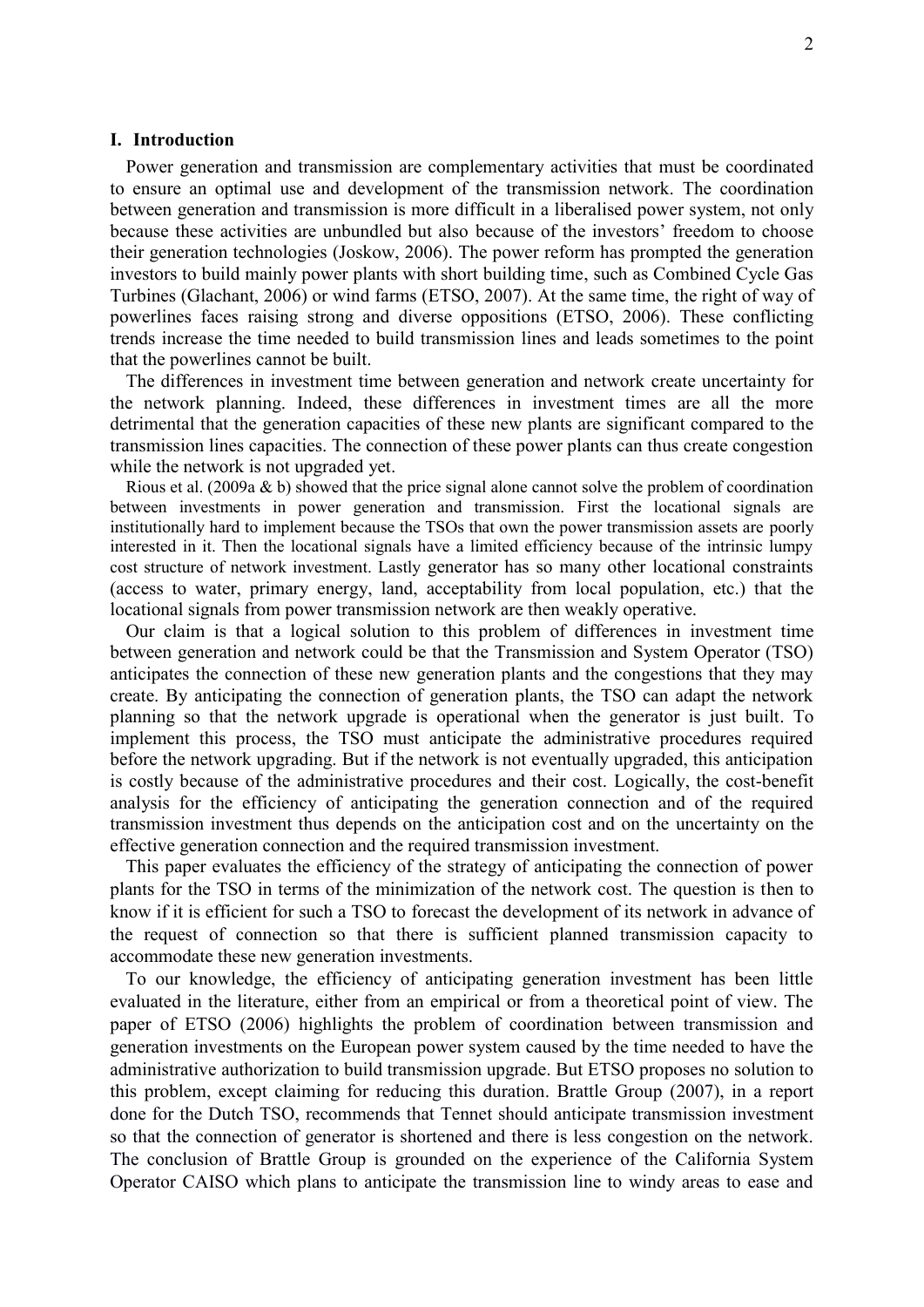accelerate the development of renewable projects (FERC, 2007). Even if Brattle Group and CAISO have noticed that anticipation can be costly, they have not clearly established if the proactive behaviour of the TSO is more efficient than the reactive one. In the economic literature, Sauma & Oren (2006, 2007) are the only ones to propose a model where they evaluate the efficiency of anticipating generation investment for more efficient network upgrades in the liberalised power system considering also potential use of market power. But they implicitly assume that anticipation is free. But as shown by Christiner (2007) anticipation is costly in reality and this cost can be quite high, up to 40% of the cost of investment project in the case of the Austrian 380kV-ring. And the cost of anticipation may then change the benefits of anticipating new connections of generators and the associated network development.

In our paper, we then evaluate if anticipation remains an efficient strategy from a social point of view even when taking into account the cost of anticipation. Our model has four characteristics, which makes it noticeable compared to the other references about the efficiency of TSO of anticipating generation investment.

1° The connection of a generator to the grid is a probabilistic event. Even in areas where there are primary energy sources, the connection of a generator remains uncertain because of the market uncertainty and because of the administrative agreements that the generator may not receive.

 $2^{\circ}$  There is a difference between the time to build a power plant and the time to build the needed powerline to evacuate power. This difference can be quite high because of the lengthy administrative procedures for the right of way of powerline and because of the increasing local opposition for powerline. And this difference in the generation and transmission investment dynamics can create congestion while the generator is connected but the network is not upgraded.

3° Facing the uncertain connection of generators, the TSO can choose two strategies, the proactive one and the reactive one to anticipate the connections or not. If the TSO is reactive, he develops the network only once the generator is sure to invest in a precise location. But there is then generally a delay between the moment when the power plant can be operational and the moment when the network upgrade is operational. This creates congestion and is costly. Otherwise, the TSO can be proactive and anticipates the connection of generator. The network upgrade is then operational when the power plant is just operational.

But  $4^{\circ}$  if the TSO is proactive, anticipation is costly. This is because, if the power plant is eventually not built and then not connected to the network, the TSO has engaged some costs through the administrative procedures required to build powerline for nothing.

This paper is organised as follow. Section 2 will show that the need to coordinate generation and transmission varies with the considered generation technology. Section 3 will evaluate the efficiency of anticipating the generation connection and the required transmission investment. Section 4 will make an evaluation of the proactive TSO gains on realistic cases of connection with CCGT and wind farms. Section 5 will conclude and raise some implications of our work for academia, TSO managers and regulators.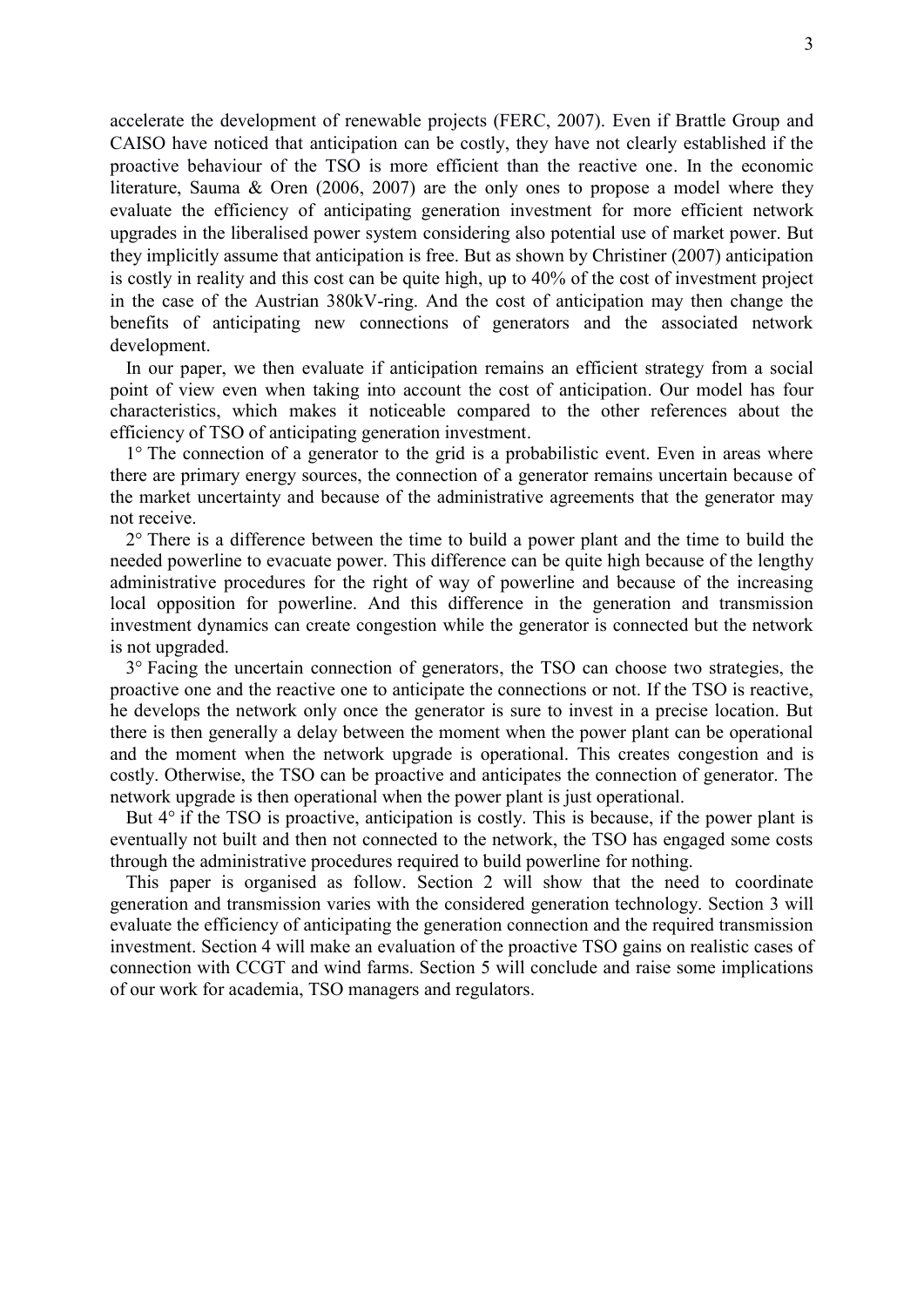## **II. Generation technology and the coordination of generation and transmission investments**

In a liberalized power system where generation and transmission are generally unbundled, the need to coordinate these activities varies with the generation technology. Indeed, the time needed to build powerlines can be longer than the time needed to build some generation technologies. Our review on this problem show that it takes at least five years to build a powerline and on average seven to ten years in Europe (ETSO, 2006).

There are two steps to build a powerline. First the TSO must fulfil the administrative procedures to have the right to build the line. This step to obtain the administrative agreements lasts at least three years. But in practice, it can last five years on average. The second step consists in building the line. This step is quite short, about two years only, and faces few uncertainties. Getting administrative agreements is then the crucial step for the time between the investment decision and the completion of the project. The uncertainty on building the powerline comes from this period because of the local oppositions to the right of way of the transmission lines, which can result in postponing the line project or even in the impossibility to realise it.

The choice of generation technology also impacts the need of anticipation of network investment. Besides, some generation technologies have an important notional size while they can be more quickly built than the network requirement. The connection of these power plants can then create network congestion while the TSO has not yet upgraded his network to evacuate this new power. This can make the accommodation of these generators more difficult. This impact on the different generation technologies on the network is captured in table 1 by the third column that gives the notional size of an installation divided by the time to build it.

| <b>Generation technology</b>      | Time needed<br>to build<br>(year) | <b>Notional size</b><br>(MW) | Notional size divided by<br>time to build (MW/an) |
|-----------------------------------|-----------------------------------|------------------------------|---------------------------------------------------|
| Combustion turbine                |                                   | 40                           | 40                                                |
| Coal                              | $4 - 5$                           | 150 to 1600*                 | 30 to $400*$                                      |
| Combined Cycle Gas Turbine (CCGT) |                                   | 800                          | 400                                               |
| <b>Nuclear</b>                    | $5 - 7$                           | 1600                         | 200 to 300                                        |
| Wind<br>onshore                   |                                   | 25                           | 12.5                                              |
| offshore                          |                                   | 100                          | 50                                                |

Table 1. Building time of different generation technologies (RAE, 2004; DGEMP, 2003)

\*Depending on technologies

Here it is worth the cost to note that some generation technologies are easier to handle for TSO. For instance, coal and nuclear generation units face similar time horizon for construction than network investments. The TSO can then deal with their connection when required at the beginning of the project.

To the contrary, the Combined Cycle Gas Turbine (CCGT) and the wind farms can be built and connected faster than the network can be modified to accommodate them. The time to build CCGT is quite short since it is only about two to three years (RAE, 2004; DGEMP, 2003). The CCGT investors can then respond quickly to the power market needs. The notional size of CCGT is 800 MW. It cannot be neglected compared to the transmission capacity of powerlines between 1000 and 2500 MW for the voltage level where they connect (400 kV or 225 kV). Therefore, these new generation units can create important congestion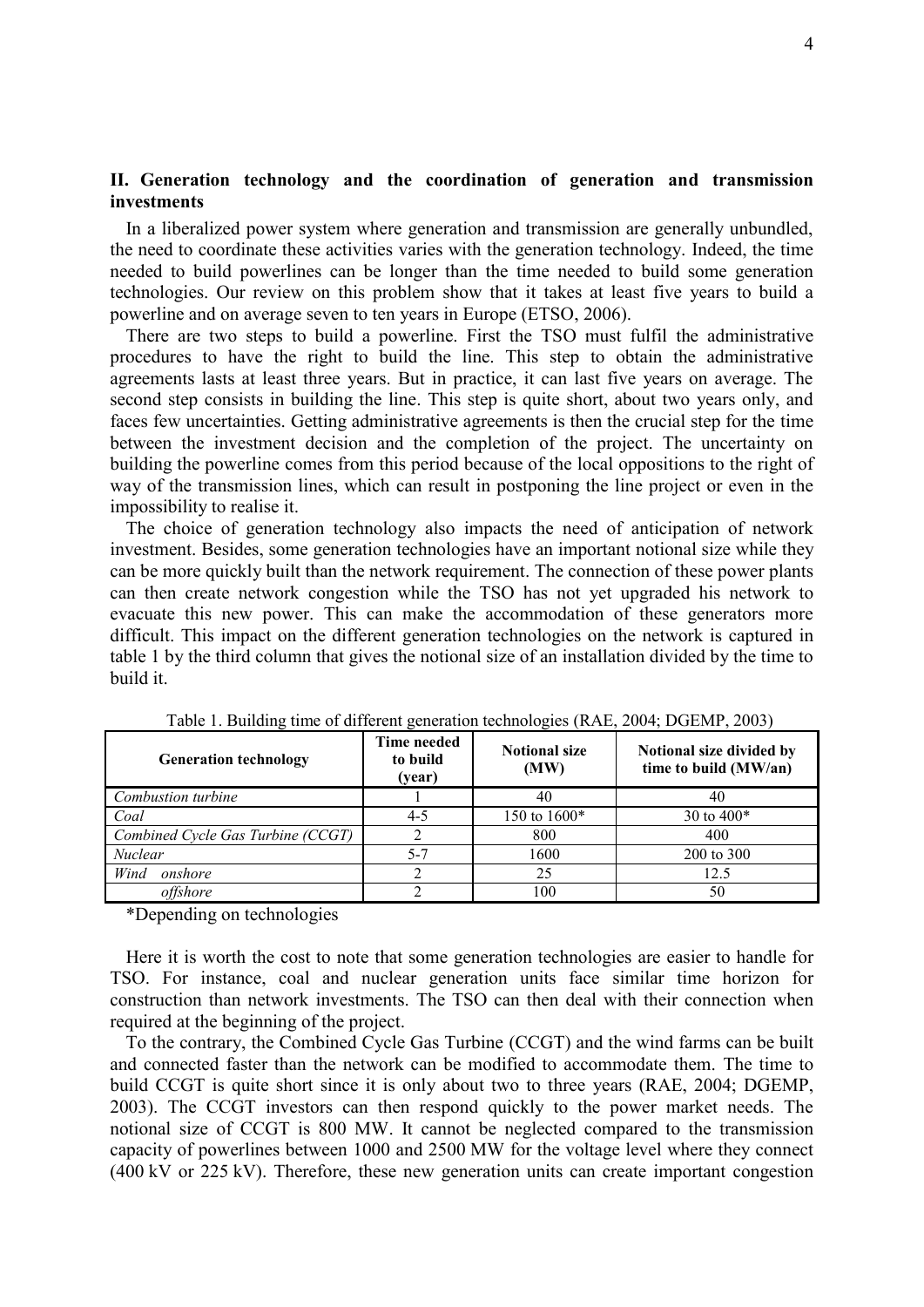before the TSO can upgrade the network. A similar conclusion applies to the network where wind farm connect with capacity of powerlines around 100 MW.

This phenomenon becomes very important in liberalized markets worldwide because these two last technologies are actually the preferred ones in Europe and in the  $USA<sup>1</sup>$ . For the CCGT, three elements account for this preference (Glachant, 2006). First of all, the investment cost of CCGT is small compared to those of other base or shoulder generation technologies, such as coal or nuclear. Besides, in the 90's, the CCGT had the smallest marginal cost because gas was cheap. Lastly, the CCGT investments are less risky than other base investments. Indeed, the CCGT investments induce and increase the correlation between the electricity prices and the gas prices. Therefore, the revenue of CCGT investors is all the more constant and all the less risky as this technology stands for an increasing share of the energy mix (Roques *et al*., 2008). Consequently, the more the CCGT represents an important share of the energy mix, the more the investors are incentivised in investing in this technology, even if the increase of the gas price ends in making this technology less competitive compared to coal for instance.

The power reform has not only introduced competition in generation but also favoured the development of Renewable Energies because they generate electricity with less or without detrimental environmental effects. Various economic instruments support the development of wind technology because they are not competitive with conventional power sources otherwise<sup>2</sup>. In a lot of countries, these mechanisms induce a quick and important development of wind electricity because they ensure a guaranteed profitability for a long period to the investors that choose this technology<sup>3</sup>. For instance, these last ten years, three gigawatts of wind power installed in Denmark, ten in Spain and twenty in Germany<sup>4</sup>. And other important developments of wind power capacity are planned in some countries as in Great Britain or in France.

Such massive connection of wind power to the transmission network is problematic for two reasons. Firstly, compared to the time to upgrade the network, the time to build wind farms is quite short, since it is about two to three years. Secondly, the network must adapt to the massive connection of such atypical power plants. This generation technology is atypical because its power delivery is intermittent and because they locate on network with small voltage level whereas these voltage levels were originally designed to supply load, not to accommodate decentralised generation. Besides, although the wind power is distributed generation, the wind farms are concentrated in geographical areas with wind (see figure 1).

Their massive connection can then require upgrading the transmission network to evacuate the power generated by all the wind farms in one area towards load centres. Therefore, the problem is the following one: CCGT and wind farm can require important network upgrading whose time to build is quite longer than the time to build these power plants. There may then be congestion between the moment when these generators connect to the network and the moment when the TSO upgrades the facilities.

The TSO can anticipate the connection of these plants and consequently plan the network investment to avoid these congestions. Then it can better deal with the uncertainty coming from the difference in time to build power plants and time to upgrade the network. But this

<sup>&</sup>lt;sup>1</sup> To a lesser extent for the CCGT in the USA where coal is expected to be cheaper than gas to generate electricity in a few years, after 2010-2025 according to Glachant (2006).

<sup>&</sup>lt;sup>2</sup> There exist three main subsidy mechanisms to promote the Renewable Energies: call for public tenders, price mechanisms (feed-in tariff), and quantity mechanisms with tradable property rights (green certificates) (Finon  $\&$ Perez, 2007).

<sup>&</sup>lt;sup>3</sup> Despite the wind power investments are capital-intensive, about 1500  $E/kW$ , that is to say similar to the investment cost of big coal power plants (RAE, 2004).

<sup>&</sup>lt;sup>4</sup> Source : <u>www.ewea.org</u>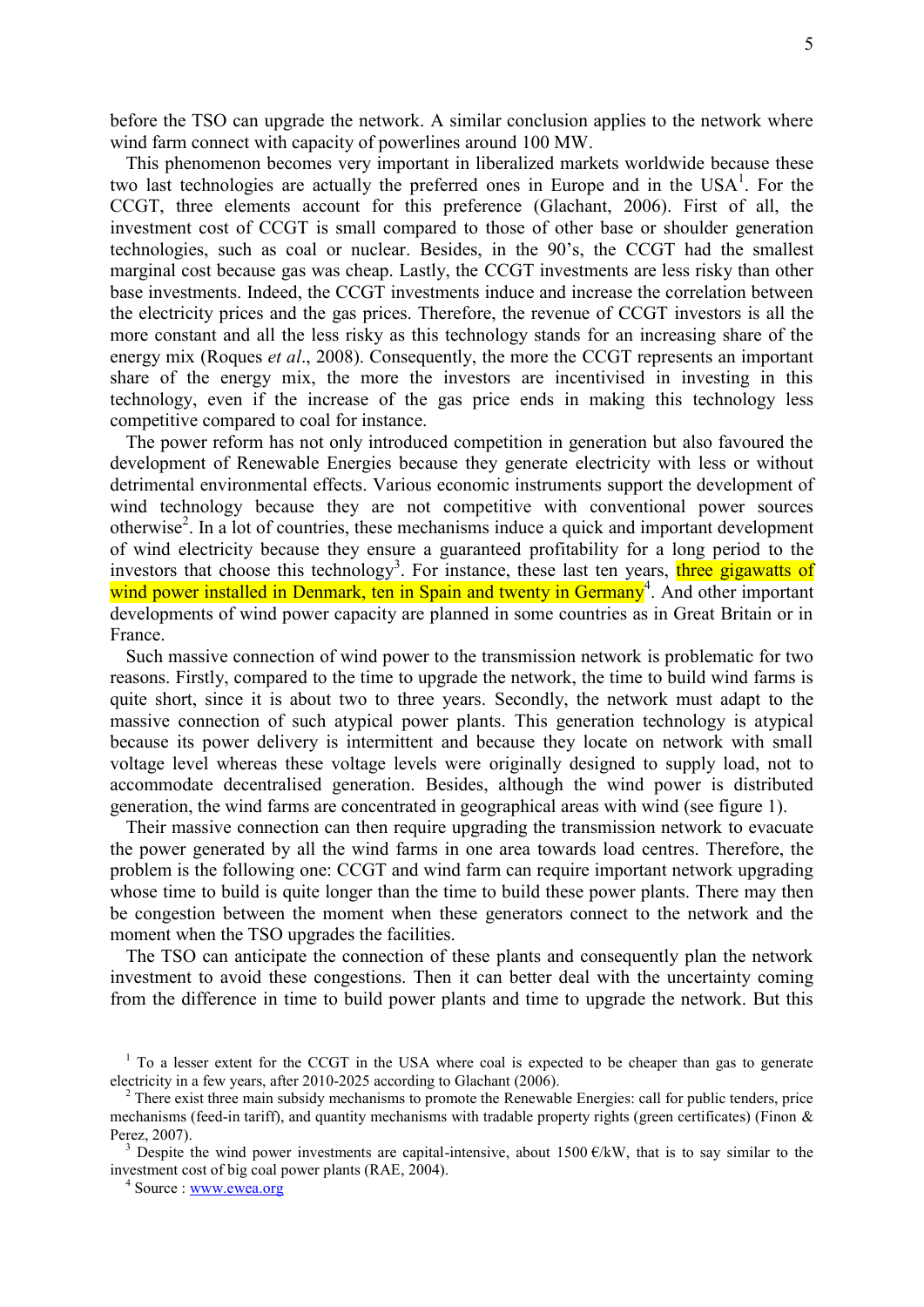work of anticipation is costly. As a consequence it is necessary to evaluate the efficiency of anticipating the network investment to accommodate new generators.



Figure 1. Wind Resources at 45 m Above Ground Level (Source: http://www.windpower.org/en/tour/wres/euromap.htm)

## **III. A model to evaluate the efficiency of anticipating network investments**

There is a noticeable difference in time to build CCGT and wind farm and in time to upgrade the network to accommodate these power stations. In order not to limit and even to facilitate the development of these generation technologies, it can be efficient to anticipate their connections. The network can then have sufficient capacity to accommodate them. The TSO can anticipate the connection of these generators and can so study in advance the opportunity of upgrading the network.

For the CCGT, this anticipation can be done at the same time as the gas network upgrading. The development of new entry points or new Liquefied Natural Gas (LNG) entry points can attract CCGT investors and modify the location of these generators on the electricity network. For windfarm, this anticipation can be done in the framework of a regional development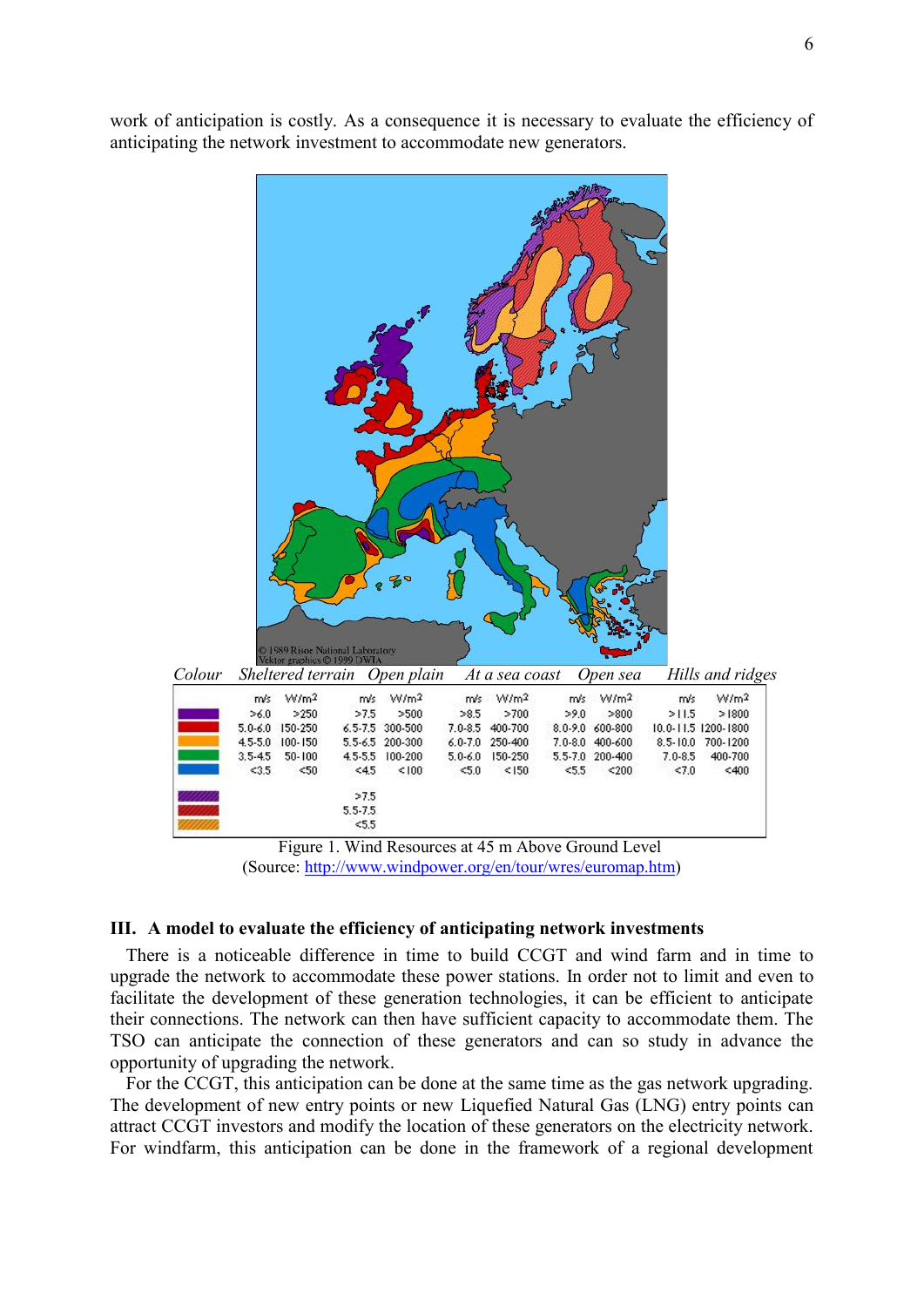planning to identify areas to locate these generators<sup>5</sup>. More generally, this approach can be done identifying an available primary energy source that requires the upgrading of the transmission electricity network to be exploited<sup>6</sup>. For instance, this is the approach adopted for the *National Transmission Congestion Study* of the United States Department of Energy (USDoE, 2006) and for the development plan of the Norwegian transmission network (Statnett, 2005), for the study to increase the capacity of the interconnectors in the Nordel electricity network (Nordel, 2004) .

Not only anticipating the connection of these power plants compensates for the time lag between generation and transmission investments, but also it leads to other benefits. If the TSO made this process public, it gives better information to the market participants. In particular it can signal new opportunities to locate and to access primary energy sources. It can also reveal some problems linked to security of supply. Some generation technologies are very concentrated, whereas the transmission network cannot evacuate all their cumulated production toward the load centres when it is necessary.

Such anticipation does not commit the TSO to invest if it eventually reveals unnecessary. Because, once the TSO has obtained the administrative agreements required before building the power line, the TSO can decide to upgrade the network effectively only after the relevant assumptions of the investment project become true or extremely certain. To the contrary, a TSO whose objective is to maximise the social welfare can decide to cancel a planned investment if the relevant conditions does not eventually happen. The administrative steps needed before the building of the transmission line have then an appreciable option value if the TSO can implement various planning strategies to invest (Boyle et al., 2006).

The TSO can implement two strategies to anticipate transmission reinforcements. 1° The TSO can be proactive and anticipates the change in the generation mix and location. 2° The TSO can be reactive and upgrades the network only once he knows where and when the power plants connect. Sauma and Oren (2006, 2007) show that the proactive TSO is always more efficient<sup>7</sup> than the reactive one<sup>8</sup> in an uncertain environment. But they implicitly assume that anticipation has no cost while it is costly in reality and this cost can be quite high (Christiner, 2007).

The essential parameters to evaluate the efficiency of the anticipating the generation and transmission investment are then the three following ones: 1° the cost of anticipating investments, 2° the difference between the time to build power plants and the time to upgrade the network, and 3° the probability of connection of the generators. Our model allows us to measure the influence of these different elements on the opportunity for the TSO to be proactive. Next, we will illustrate our results on two representative cases of connection, respectively of a CCGT and a wind farm.

<sup>5</sup> It is the case of the Wind Development Areas (*Zones de Développement Éolien*) in France (loi de programme du 13 juillet 2005 fixant les orientations de la politique énergétique).

<sup>&</sup>lt;sup>6</sup> In the case of gas, energy can be transmitted without converting it. Therefore, the process of TSO for anticipating is part of a general approach to minimise the cost while arbitrating between the cost of transmitting gas and the cost of transmitting electricity.

<sup>7</sup> From the point of view of the minimisation of the expected social cost.

<sup>&</sup>lt;sup>8</sup> Sauma and Oren (2006, 2007) assume also that the generators can use their market power. Here we do not consider that assuming that the generators can use market power in transmission planning is not relevant. Indeed, less costly measures can regulate this behavior.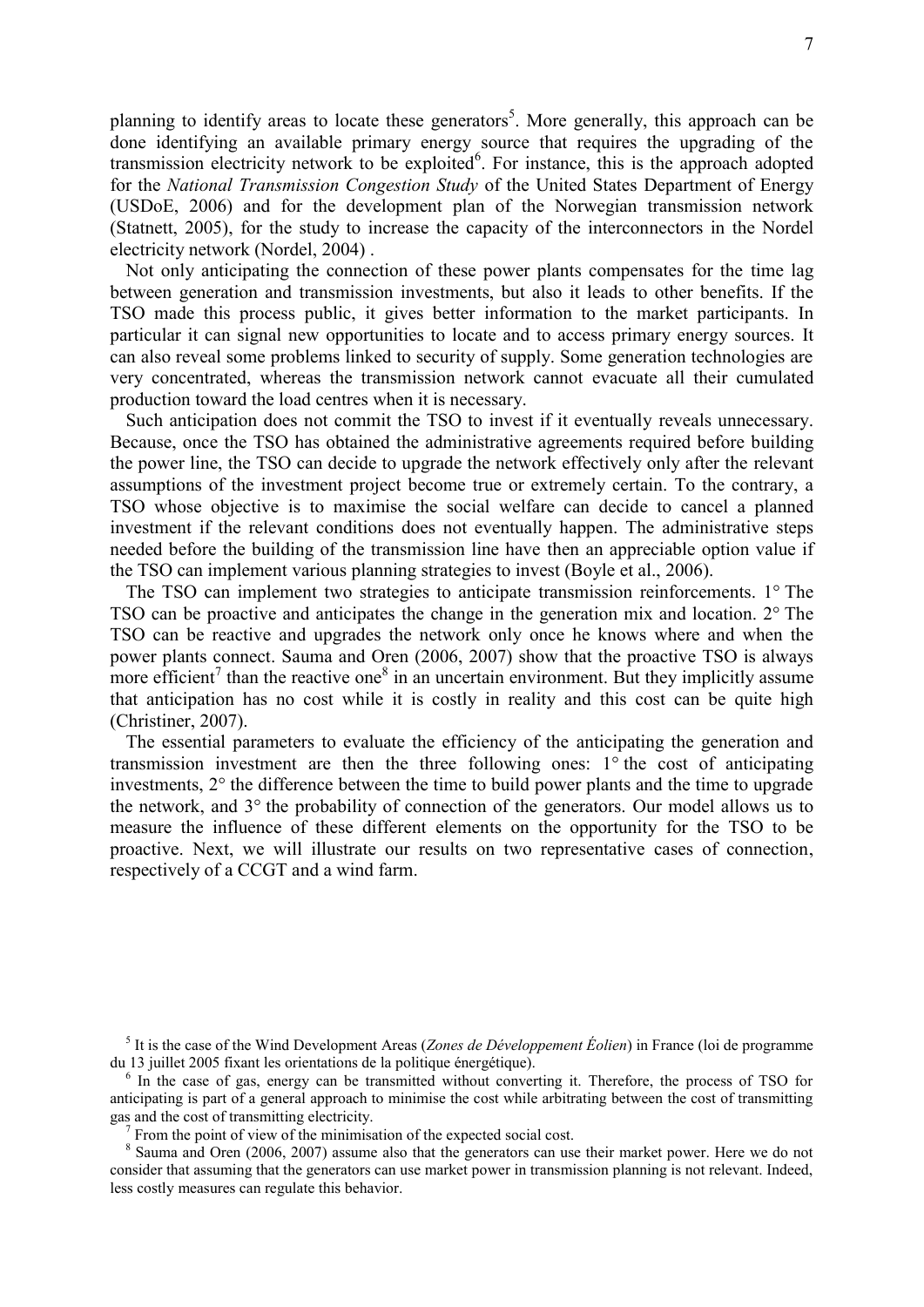## *A. A necessary condition for anticipation to be optimal*

We present here a model where the congestion cost is assumed given and sufficient to require a transmission investment<sup>9</sup>. In our modelling, we search for the conditions when it is efficient from the point of view of the minimization of the expected social cost to anticipate the connection of power plants whose building time is shorter that the time needed to upgrade the network.

We consider the two TSO behaviours -*proactive and reactive*- that we described just above.

- To anticipate the connection of new power plants, a *proactive TSO* realizes in advance the study of the transmission investment project and the administrative procedures that are required to have the agreements to build the powerline.
- A *reactive TSO* does not study the project nor does he make the administrative procedures in advance. He realizes these steps only once the generators have effectively asked to connect to the network.

We assume that in a step before the application of our modelling, an expert has highlighted the nodes or areas where generators are more likely to connect and the lines that may experience congestion. It is similar to the approach used in the *National Electric Transmission Congestion Study* of the *U.S. Department of Energy* (USDoE, 2006). This phase consists in determining where it will be needed to upgrade the network taking into account the primary energy sources and the areas where the generators will be able to locate. The goal of our modelling is then not to find where to upgrade the network. Our modelling finds the lines whose forecasted constraints are such that it is efficient to anticipate their upgrading and especially to anticipate the long administrative procedures. Anticipating can result in accommodating the considered generation technologies more efficiently and more quickly<sup>10</sup>.

## *1) Definitions and assumptions*

For each year *y*, we define two types of congestion cost that we note  $CU<sub>y</sub>$  and  $CW<sub>y</sub>$ respectively with and without network reinforcement. Then, whatever the year *y*, the congestion cost without reinforcement is greater than the congestion cost with reinforcement, that is to say  $CW_v \geq CU_v$ . For a year *y*, the congestion cost  $CW_v$  or  $CU_v$  depends only on reinforcing the network, and not on the moment when the network is upgraded.

We define two functions of discounted and cumulative congestion cost over several years *d* with a discount rate *a*.

- The first function, *CW*(*d*) is the total congestion cost discounted during *d* years before upgrading the network.
- The second function,  $CU(d,T)$  is the total congestion cost discounted during *T* years after the network being upgraded the year *d*. We will use the parameter *T* so that the congestion cost as a whole (either with or without transmission investment) is evaluated over the same duration whatever the moment of network upgrading $^{11}$ .

*CW*(*d*) and *CU*(*d*,*T*) can be expressed as functions of  $CW_v$  and  $CU_v$  as follow:

 $10$  Our model can also test the robustness of an already decided transmission investment against the connection of new CCGT or windfarms.

 $11$  If CU was evaluated over a fixed duration, for instance 10 years, whatever the moment when the network is upgraded, this would mean that congestion costs (without then with upgrade) would be assessed for 10 years if the investment was made at once, and for 10+d years if it is delayed. This would normally inflate the costs of a delayed investment, and bias the calculations towards recommending immediate investment.

<sup>&</sup>lt;sup>9</sup> The problem of calculating the congestion cost is dealt with further details in this paper with the realistic case of connection of a CCGT and a wind farm (see paragraph IV).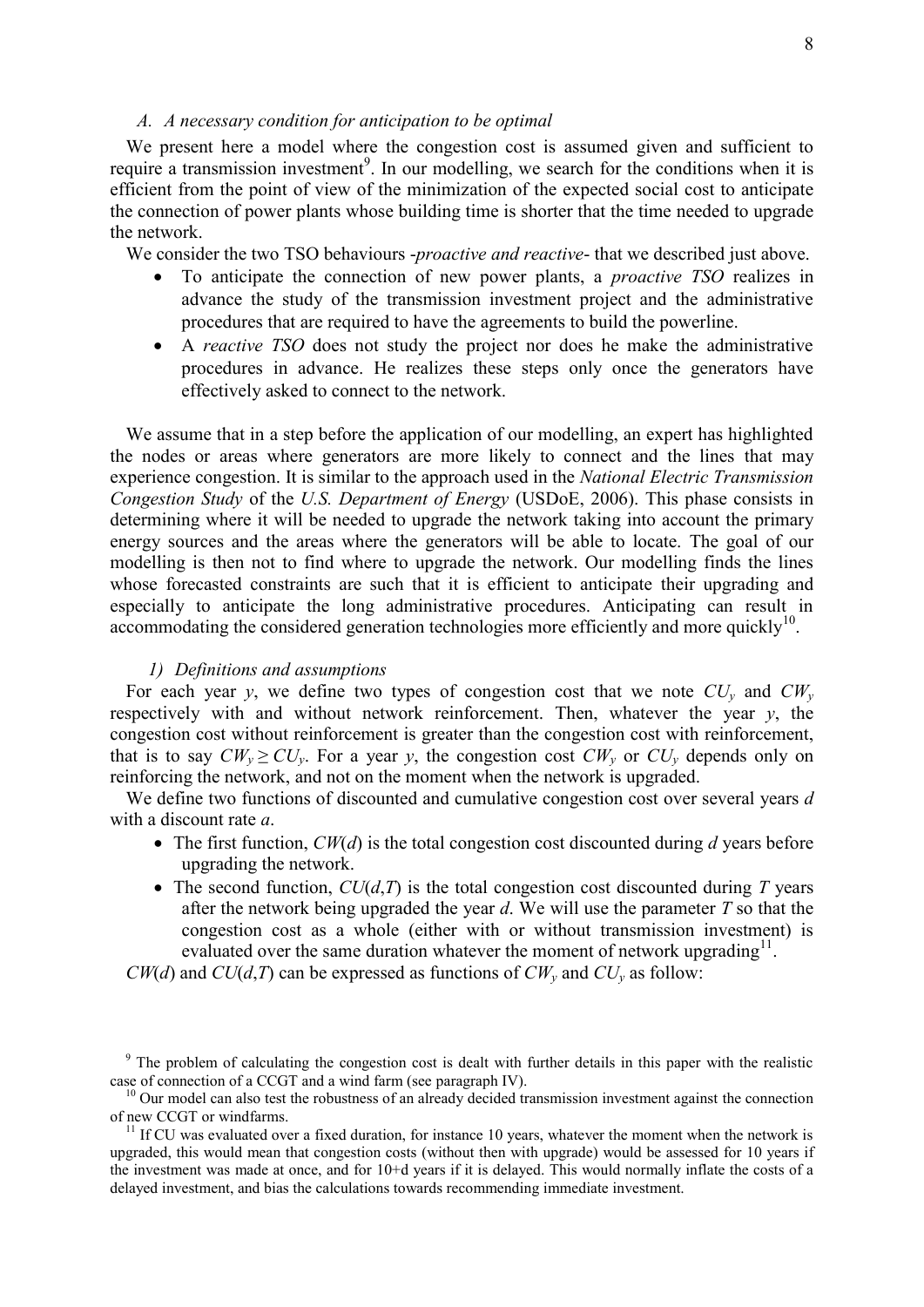$$
CW(d) = \sum_{y=1}^{d} \frac{CW_y}{(1+a)^y} \text{ and } CU(d,T) = \sum_{y=d+1}^{d+T} \frac{CU_y}{(1+a)^y}
$$
 (1)

Figure 2 exemplifies the two sums  $CW(d)$  and  $CU(d,T)$  with T=10 years on this example<sup>12</sup>. For illustrative reasons, we assume that the terms  $CW_y/(1+a)^y$  and  $CU_y/(1+a)^y$  increase linearly with time<sup>13</sup>. *CW*(*d*) corresponds to the grey trapezoid and *CU*(*d,T*) corresponds to the black trapezoid.



We assume that the network must be reinforced as soon as a power plant connects. That is to say that the cost saved by the network upgrading as soon as the generator connects is greater than the related transmission investment cost. Figure 3 illustrates the cost saved by upgrading the network as a function of *CW*(10) and *CU*(0,10). The greyed area stands for this saved cost.

<sup>&</sup>lt;sup>12</sup> The avoided costs thanks to the reinforcement of the network are generally evaluated at most only over ten years sometimes over twenty years for two reasons. First it is difficult to know accurately the state of the power system beyond ten years. Second discounting considerably decreases the costs beyond this duration.

<sup>&</sup>lt;sup>13</sup> This may not be the case in reality.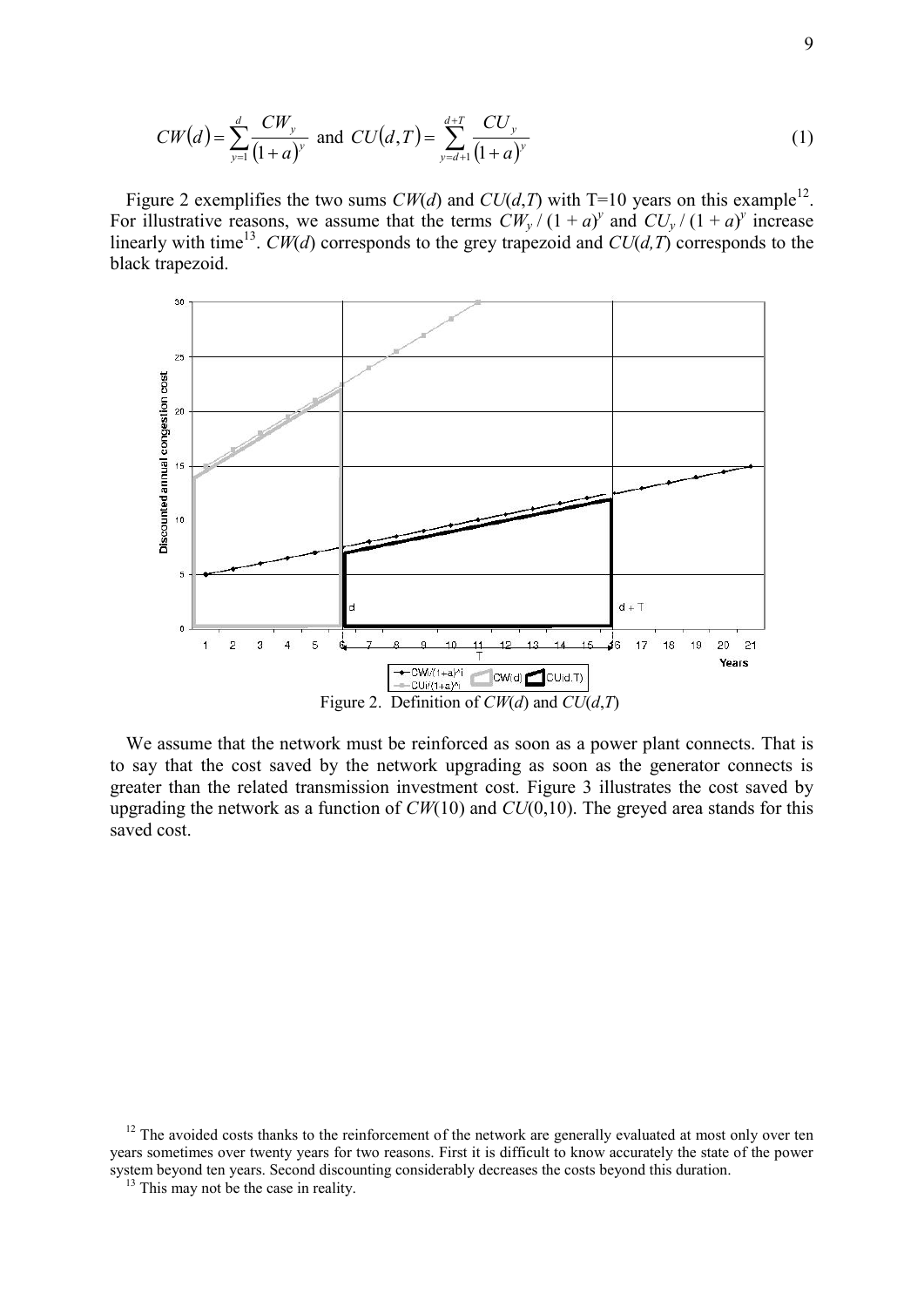

Figure 3. Cost saved by upgrading the network as a function of *CW*(10) and *CU*(0,10).

The equation (2) links *CW*(10), *CU*(0,10) and the investment cost *I*.

$$
CW(10) - CU(0,10) \ge I
$$
  
With  $CW(10) - CU(0,10) = \sum_{i=1}^{10} \frac{CW_i - CU_i}{(1+a)^i}$  (2)

The moment of reference for discounting the cost over time is chosen so that the most conservative condition about the efficiency of a *proactive TSO* is obtained. This instant is then the moment when the generation investment begins to produce power. This convention degrades the advantage of discounting for the strategy of anticipating compared to the strategy of not anticipating. Indeed, if the beginning of the administrative procedures has been chosen as the instant of reference for discounting, the discounting of cost would have mechanically decreased the cost of network investment. By taking the beginning of production of the power plant as a time reference for discounting, this effect is avoided.

## *2) Expected social cost for a reactive TSO*

A *reactive TSO* does not anticipate the connection of generators. It studies the network upgrading only once the generator has invested. The network investment to evacuate this power is ready to serve only *d* years after the connection of the generation unit, where *d* is the difference between the time to build a power plant and the time to upgrade the network. Figure 4 exemplifies this sequence of the generation and transmission investments. The timeframe of generation is in grey while the timeframe of transmission is in black. While the power plant has already connected and the network has not yet been upgraded, there is congestion for *d* years.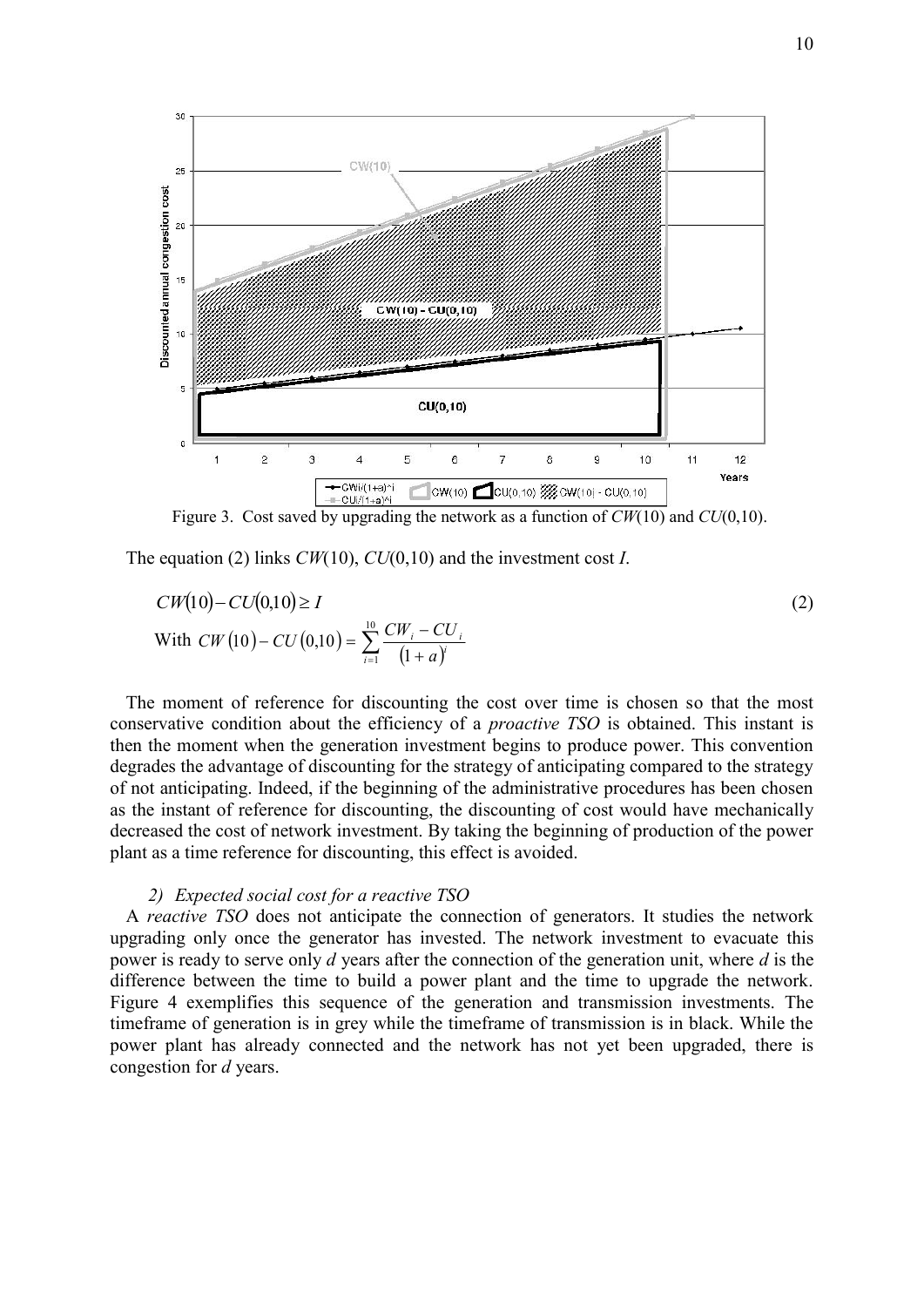

Figure 4. Sequence of the generation and transmission investment with a reactive TSO.

The generator can connect to the network with a probability *p* (and so does not connect with a probability of 1-*p*). This uncertainty is not intrinsically quantifiable. However it is possible to attribute it a subjective value to evaluate the robustness of assumptions of a study for network investment.

If the generator connects, the system must successively support:

- *CW(d)*, the total congestion cost discounted for *d* years, while the TSO is upgrading the network
- $CU(d,10)$ , the residual total congestion cost discounted for ten years<sup>14</sup> after upgrading the network, that is to say *d* years after the connection of the generator,
- $I.(1+a)^{-d}$ , the discounted cost of this upgrading *d* years after the beginning of our study (corresponding to the moment when the generator is ready to generate power).

If the generator does not connect, the network investment cost and the congestion cost to the TSO are null. The table 2 summarises these two cases.

| Costs faced by the reactive TSO depending on the effective connection of the generator               |                                         |                                      |                                                                                                        |  |  |  |
|------------------------------------------------------------------------------------------------------|-----------------------------------------|--------------------------------------|--------------------------------------------------------------------------------------------------------|--|--|--|
| <b>Generator</b><br><b>TSO</b>                                                                       | invests<br>Probability <i>p</i>         | does not invest<br>Probability $1-p$ | <b>Expected social cost</b>                                                                            |  |  |  |
| waits for the<br>connection of the<br>power plant before<br>studying and<br>upgrading the<br>network | $CW(d) + CU(d, 10)$<br>+ $I.(1+a)^{-d}$ | $0 + 0$                              | $E[C_{\text{reactive}TSD}(p)]$<br>$= p \begin{bmatrix} CW(d) + CU(d, 10) \\ + I/(1+a)^d \end{bmatrix}$ |  |  |  |

| Table 2                                                                                |
|----------------------------------------------------------------------------------------|
| Costs faced by the reactive TSO depending on the effective connection of the generator |

## *3) Expected cost for a proactive TSO*

A *proactive TSO* anticipates the connection of the generator. He studies the network upgrading and asks for the administrative agreements to build the powerline (without building it) before the connection of the power station. The network is upgraded only once the power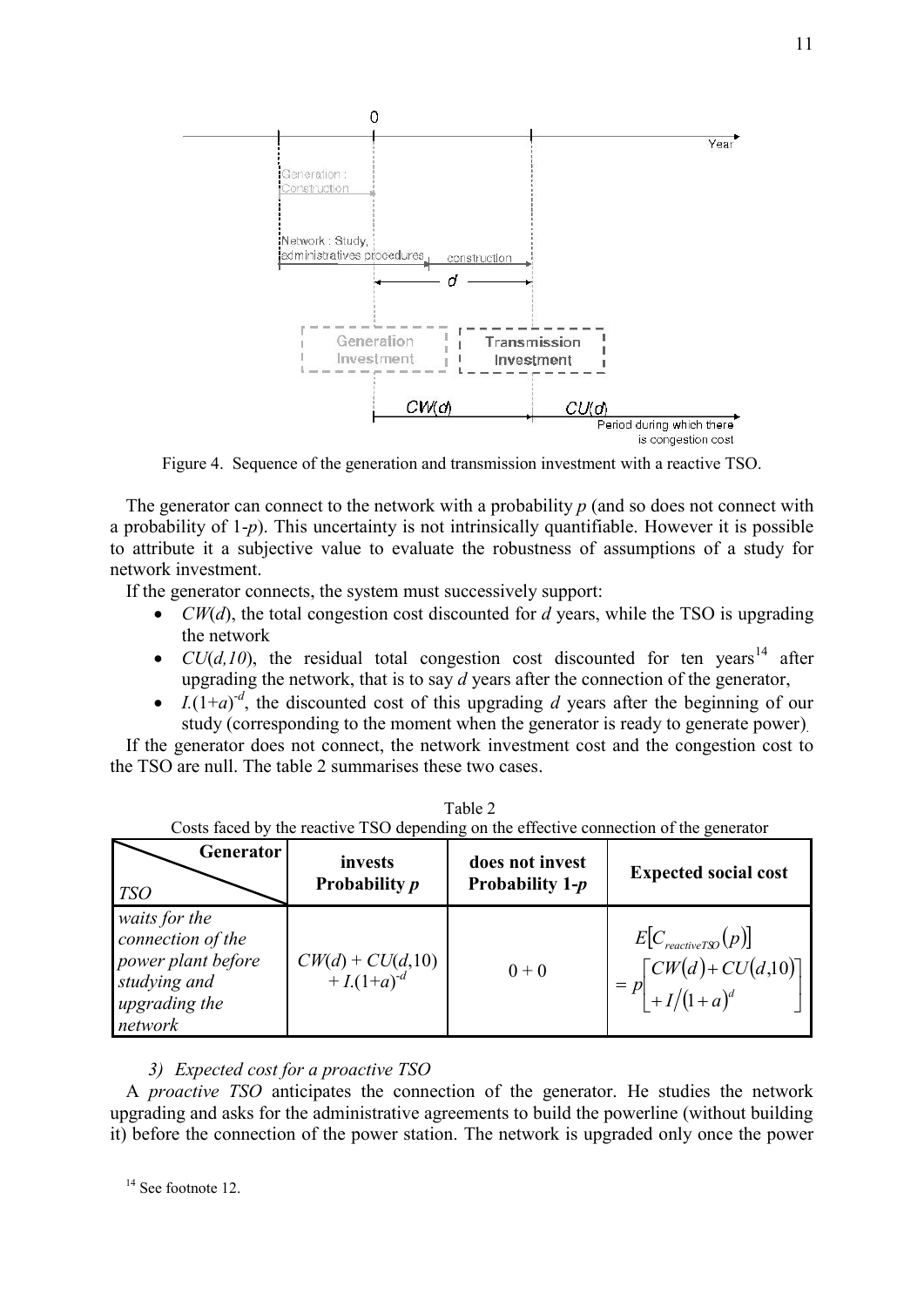plant is being effectively connected. Figure 5 illustrates the sequence of the generation and transmission investments. The new transmission line and the new power plant begin to serve at the same time because the TSO has anticipated the network upgrading.



Figure 5. Sequence of the generation and transmission investment with a proactive TSO.

The generator can connect with a probability p (and so does not connect with a probability 1-*p*). If the generator connects to the network, the system must successively support:

- $CU(0,10 + d)$ , the residual total congestion cost discounted for  $10 + d$  vears after the power plant connecting and the network upgrading so that we evaluate congestion costs over the same duration whatever the moment when the network is effectively upgraded,
- and *I*, the upgrading cost.

In case of the generator not connecting, the congestion cost is null and the cost of anticipation linked to the non realization of the anticipated event is a share  $\alpha$  of the total investment transmission cost. Indeed, the transmission investment is not done but the preliminary steps are however realized. The cost  $\alpha$ *I* includes not only the cost to anticipate to the TSO but also the cost born by the local authorities involved in the process of administrative agreements. Moreover, the cost  $\alpha I$  takes into account the *a posteriori* discounting of the cost to anticipate. We assume the cost to anticipate  $\alpha I$  is proportional to the investment cost because a power line faces all the more oppositions that it is longer and goes through a wider area. Table 3 summarises these costs.

| The costs faced by a proactive TSO depending on the effective connection of the generator                                                                                                                                                |                                        |                                           |                                                                               |  |  |  |
|------------------------------------------------------------------------------------------------------------------------------------------------------------------------------------------------------------------------------------------|----------------------------------------|-------------------------------------------|-------------------------------------------------------------------------------|--|--|--|
| Generator<br><b>TSO</b>                                                                                                                                                                                                                  | <b>Invests</b><br><b>Probability p</b> | Does not invest<br><b>Probability 1-p</b> | <b>Expected social cost</b>                                                   |  |  |  |
| Studies beforehand the<br>installation of the power<br>plant and invests at the $\begin{bmatrix} 1 \\ C U(0, 10 + d) \end{bmatrix}$<br>same time as the $\begin{bmatrix} 1 \\ C U(0, 10 + d) \end{bmatrix}$<br>same<br>time<br>generator |                                        | $\alpha I + 0$                            | $E[C_{\text{proactive TSO}}(p)]$<br>$=\binom{p(I+CU(0,10+d))}{(1-p)\alpha I}$ |  |  |  |

Table 3  $T_{\rm b}$  a part faced by a procedure  $T_{\rm s}$  depending on the effective connection of the generator

## *4) General condition for a proactive TSO to be efficient*

We are searching for the necessary and sufficient condition for the *proactive TSO* to be more efficient than the *reactive one* from the point of view of the minimization of the expected social cost. This condition links the cost  $\alpha$  to anticipate, the probability  $p$  to connect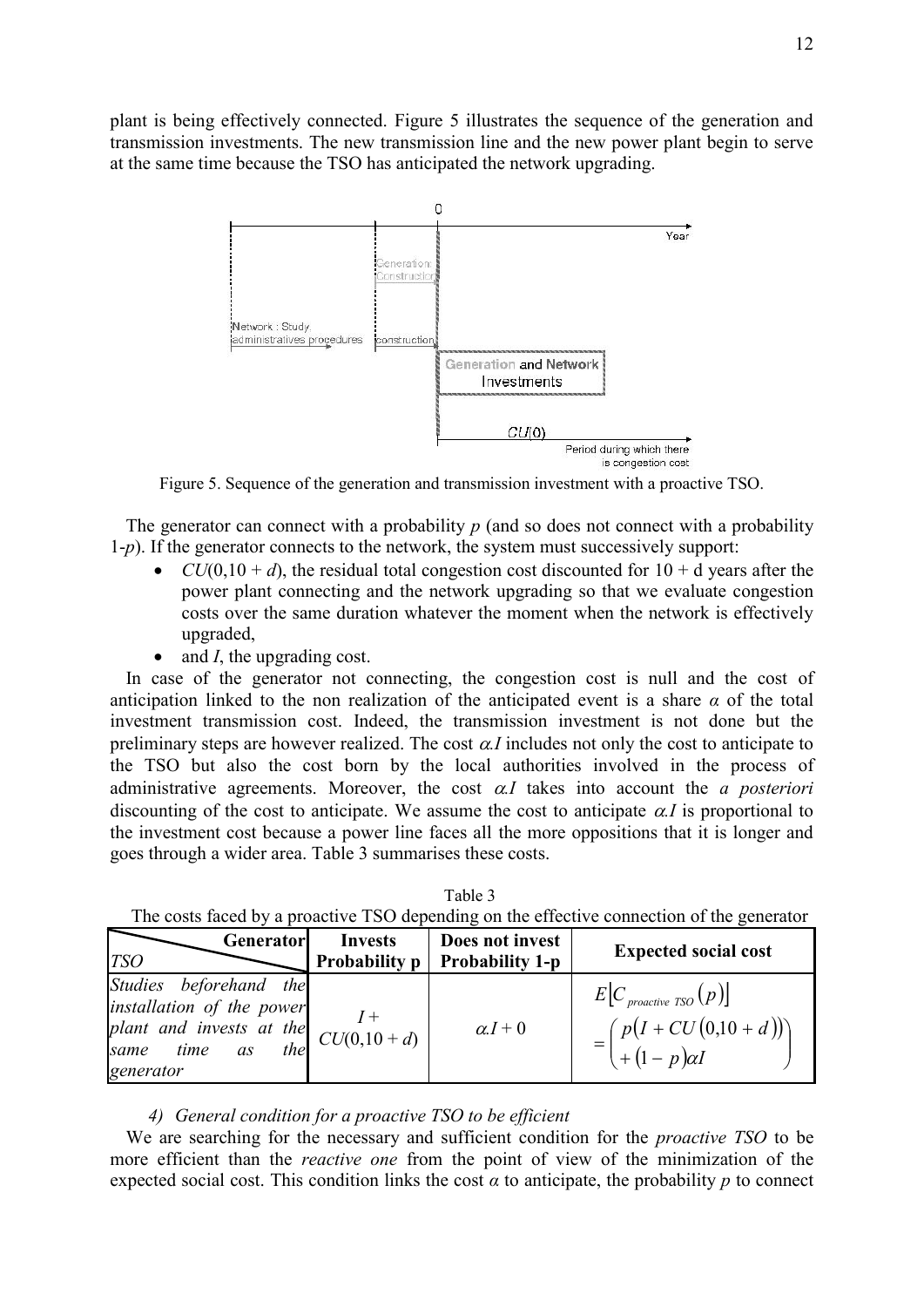a power plant and the difference *d* in time to build a power plant and a power line such that the equation 3 is respected.

$$
E\big[C_{\text{proactive TSO}}(p)\big] \le E\big[C_{\text{reactive TSO}}(p)\big] \tag{3}
$$

The equation 4 equivalently expresses this relation.

$$
\alpha \le p \bigg[ \big(1 + a\big)^{-d} + \alpha - 1 + \frac{CW(d) + CU(d, 10) - CU(0, 10 + d)}{I} \bigg] \tag{4}^{15}
$$

To interpret this formula, we consider the case of equality of the equation 4 and then define the limit of probability of "probability limit"  $p_{\text{lim}}$  to connect a power plant.

$$
p_{\text{lim}} = \frac{\alpha}{(1+a)^{-d} + \alpha - 1 + \frac{CW(d) + CU(d,10) - CU(0,10 + d)}{I}}
$$
(5)

If the probability to connect a power plant is greater than  $p_{\text{lim}}$ , then the *proactive TSO* is more efficient than the *reactive one*<sup>16</sup>. The equivalence between the equations 3 and 4 then shows that the strategy of anticipation is all the more efficient that the probability  $p_{\text{lim}}$  is small. The interpretation of the equation 4 also consists in evaluating how the probability limit  $p_{\text{lim}}$  varies with the cost  $\alpha$  for anticipating and the difference *d* in time to build a generation investment and a transmission one. For a given cost  $\alpha$  for anticipating,  $p_{\text{lim}}$ decreases when the difference *d* between the time to build a power plant and a power line increases. This is because the congestion cost generally increases more quickly than the gain from postponing the network investment and its discounting. For a given difference  $d$ ,  $p_{\text{lim}}$ increases when the cost  $\alpha$  to anticipate increases.

### *5) A conservative evaluation of conditions for a proactive TSO to be efficient*

The study of partial derivatives of  $p_{lim}$  versus and  $d$  shows the following relationships between these variables and  $p_{lim}$ .  $p_{lim}$  increases when  $\alpha$  increases. And  $p_{lim}$  decreases when  $d$ increases under the assumption that the derivative of  $CW(d) + CU(d, 10) - CU(0, 10 + d)$  is high enough (higher than the derivative of the term  $(1 + a)^{-d}$ , which is very low). Table 2 shows some values of *plim* for a set of values of *d* and *α*. We also make a conservative assumption on the level of the term  $CW(d) + CU(d, 10) - CU(0, 10 + d)$ . We assume that there is no congestion after investment (and therefore that  $CU = 0$ ) and  $CW(d)/I$  follows a linear law with a value of *CW*(*d*) close to the discounting for *d* years of the annualized cost of investment over 20 years. This means that congestion exists and that it justifies the development of the network without inducing excessive congestion cost.

With the above assumptions, we show that the efficiency of the anticipation strategy is not obvious in all the possible situations. To be efficient, the strategy of anticipation of connections of new generators by the TSO requires appropriate conditions. Indeed, when the cost of anticipation is very high, 50% of the investment cost, and the difference of dynamics

<sup>15</sup> The term 
$$
CW(d) + CU(d, 10) - CU(0, 10 + d)
$$
 can also be calculated as follows

$$
CW(d) + CU(d,10) - CU(0,10+d) = \sum_{y=1}^{d} \frac{CW_y - CU_y}{(1+a)^y}
$$

<sup>16</sup> To the contrary, if the probability of connection  $p$  is less than  $p_{\text{lim}}$ , then the reactive TSO is more efficient than the proactive TSO.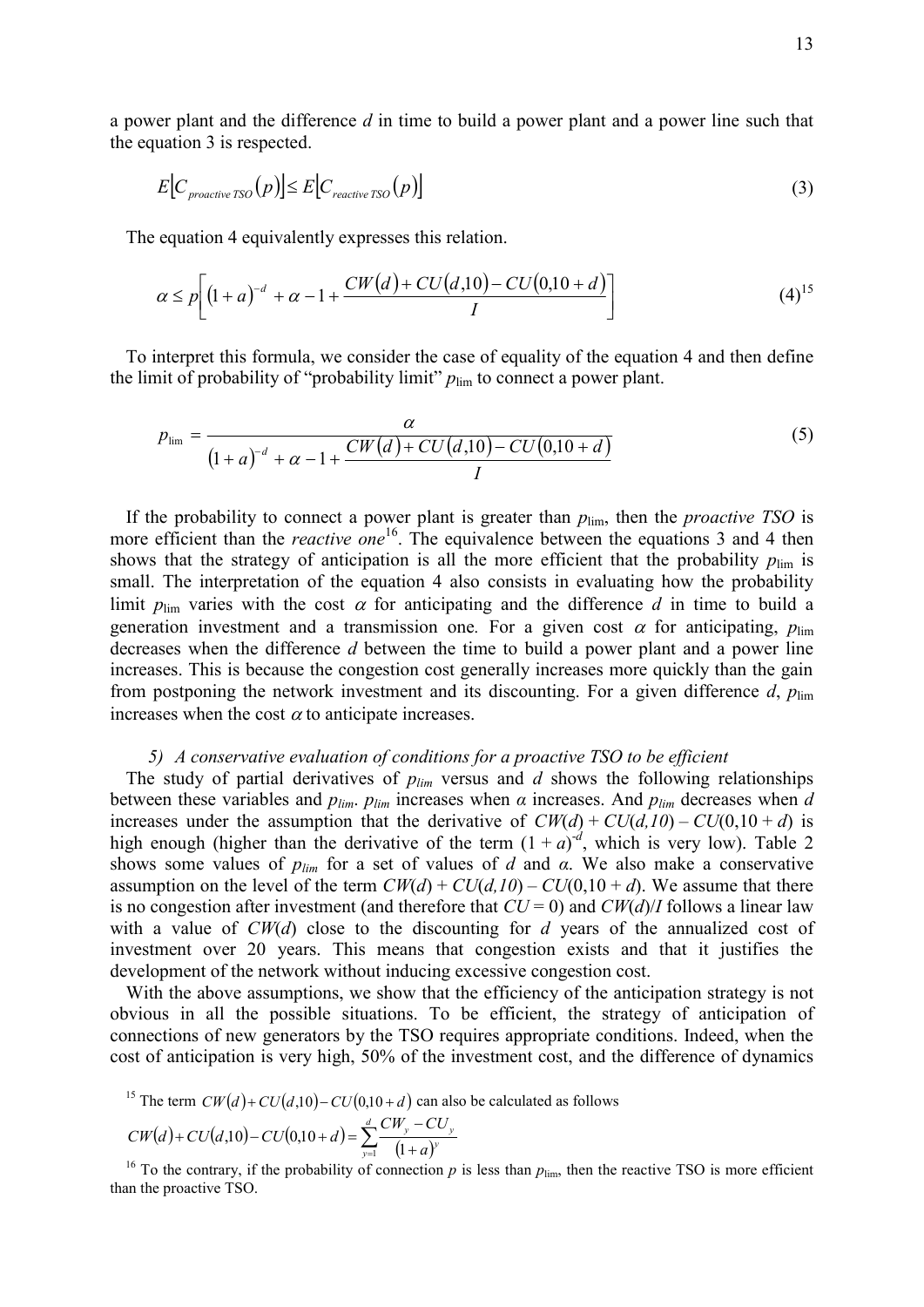between generation and transmission investments is moderate (4 years), we notice that the anticipation of generation investments would be efficient only when their connection has an extremely high probability (90%). However once the cost of anticipation decreases, anticipation becomes a more efficient strategy with lower probabilities of connection (until less than 50%). When the difference in dynamics between generation and transmission investments increases, the anticipation strategy becomes more efficient in just over one in four cases with a cost of anticipation of 50% and in more than one in two with a moderate cost of anticipation of 15%.

| Evaluation of the limit probability for some values of d and $\alpha$                         |     |    |    |      |     |  |
|-----------------------------------------------------------------------------------------------|-----|----|----|------|-----|--|
| Difference in dynamics $d$ in years                                                           |     |    |    |      |     |  |
| Ratio congestion cost before network investment<br>over the network investment cost $CW(d)/I$ | 0,3 |    |    | 0,6  |     |  |
| Cost of anticipation $\alpha$ in %                                                            | 50  | 15 |    | 50 l | -15 |  |
| Limit probability $p_{lim}$ in %                                                              | 93  |    | 46 |      | 45  |  |

Table 4

These results must be moderated because it is assumed that the congestion cost before the network upgrade is just sufficient to justify that the network be upgraded. Considering the expression of *plim*, we understand that a higher value of the congestion cost, before (*CW*) or after (*CU*) the grid reinforcement leads to lower values for the limit probability than the ones previously calculated. Our results are thus rather conservative. Even if they clearly show that the efficiency of the anticipation of new connections and of the associated network reinforcement is uncertain, but asks to consider specific situations where administrative costs are low or moderate or when the potential of new connection is not negligible.

## **IV. Evaluation of the proactive TSO on realistic cases of connection**

To expand our first analysis, we now illustrate equation 4 on concrete cases of connection of a Combined Cycle Gas Turbine (CCGT) and then on a windfarm. We can determine the combinations of parameters where the *proactive TSO* is more efficient than the *reactive one*.

### *A. Investment and connection of a CCGT*

We apply the criterion of the equation 4 on the simple case of the connection of a CCGT on a two node network. Figure 5 is realistic because the connection of CCGT raises problems mainly when these power plants are for from the load centres because they locate then in areas where there were previously no or few power plants and so where the network is not very developed.

In the example of figure 6, the load and most of generation are to the east. These power stations to the east are quite expensive, 40  $\epsilon$ /MWh for the first 3000 MW and 100  $\epsilon$ /MWh after. The power plants to the west are less expensive, only 35  $\epsilon$ /MWh.



Figure 6. System to test the strategy to anticipate the connection of a CCGT.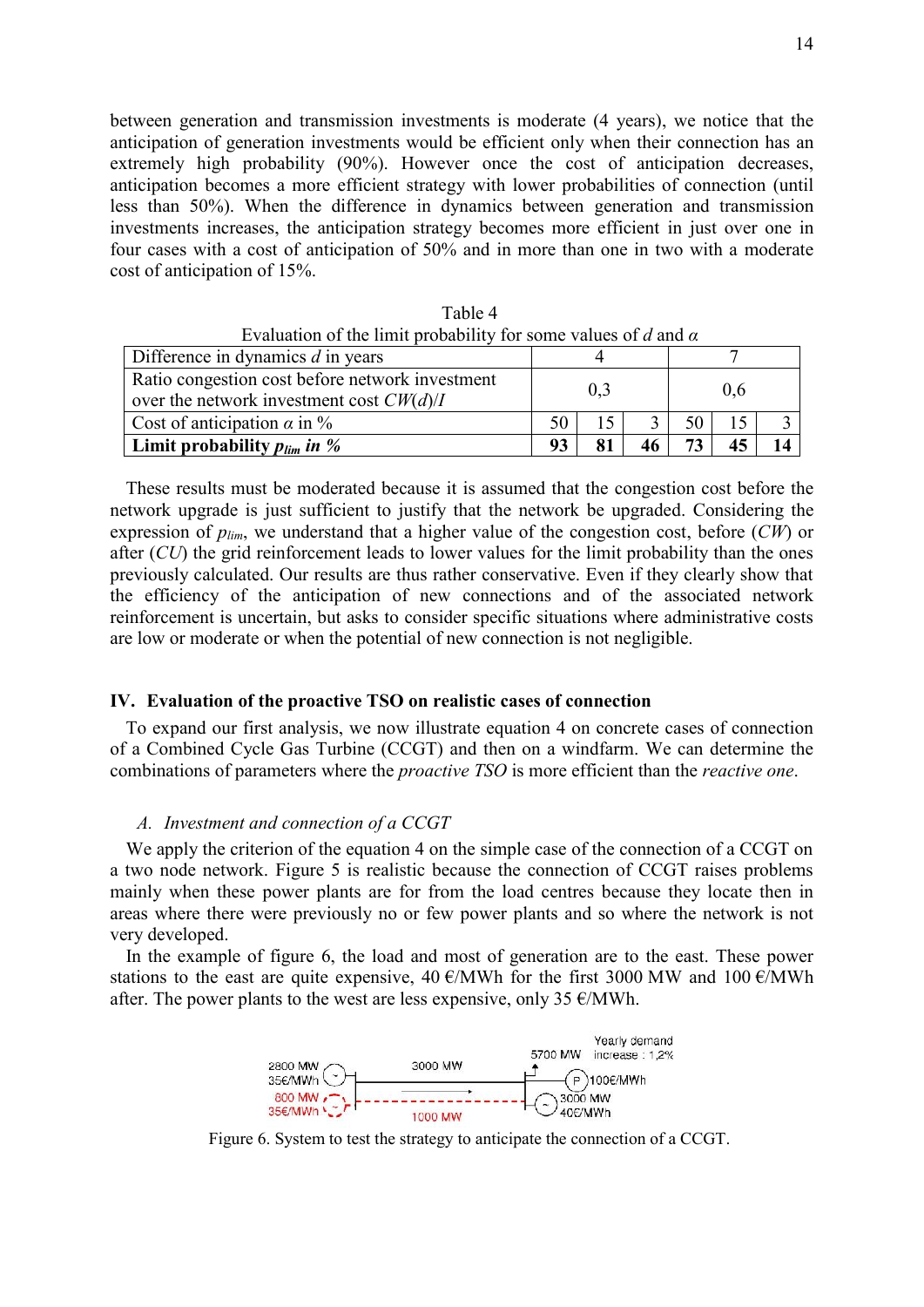A new generator is wishing to connect a 800 MW CCGT to the west. To evacuate the power of this new power plant, it is necessary to add a 1000 MW network upgrading that costs 100 million euros. We assume that the situation of figure 6 is representative of the 8760 hours of the year. The dashed lines on this figure stand for the investments.

First of all, we draw  $p_{\text{lim}}$  the probability "limit" to connect a CCGT. When the effective probability is above the probability, the *proactive TSO* is more efficient for a given cost  $\alpha$  to anticipate (equal to 10% of the considered network investment). The probability "limit" can be defined as a function of the difference *d* between the time of building a power plant and the time of building a powerline. This function is drawn on figure 7.



Figure 7. Probability limit of connection beyond which the TSO must be proactive depending on the difference of temporal dynamics d between the network investments and a CCGT

Above the curve associating the probability limit with the difference in dynamics of investments, proactivity is the optimal behaviour for a TSO. Below this curve, reactivity is the optimal behaviour for a TSO. On figure 7, we notice that the probability limit decreases as the difference in dynamics increases. We find again that the TSO has little interest in anticipating the connection of a generator if the temporal rhythms of these two complementary investments are close (that is to say that if the time of building a network investment is short or if the time of building a generation investment is long). For the connection of a CCGT, this difference in time is at least of three to four years. For such a difference, the probability limit of connection is around 15 to 20%. This weak value is already significant to justify the anticipation of the network reinforcement.

The planner does not know in advance the cost of anticipating the reinforcement, that is to say the cost of the administrative agreements needed to build the reinforcement<sup>17</sup>. The cost of anticipating is *a priori* weak compared to the whole cost of powerlines. The environmental

 $17$  Indeed, it is difficult to rely on historical data for the cost of anticipation, because the powerlines face more and more local oppositions.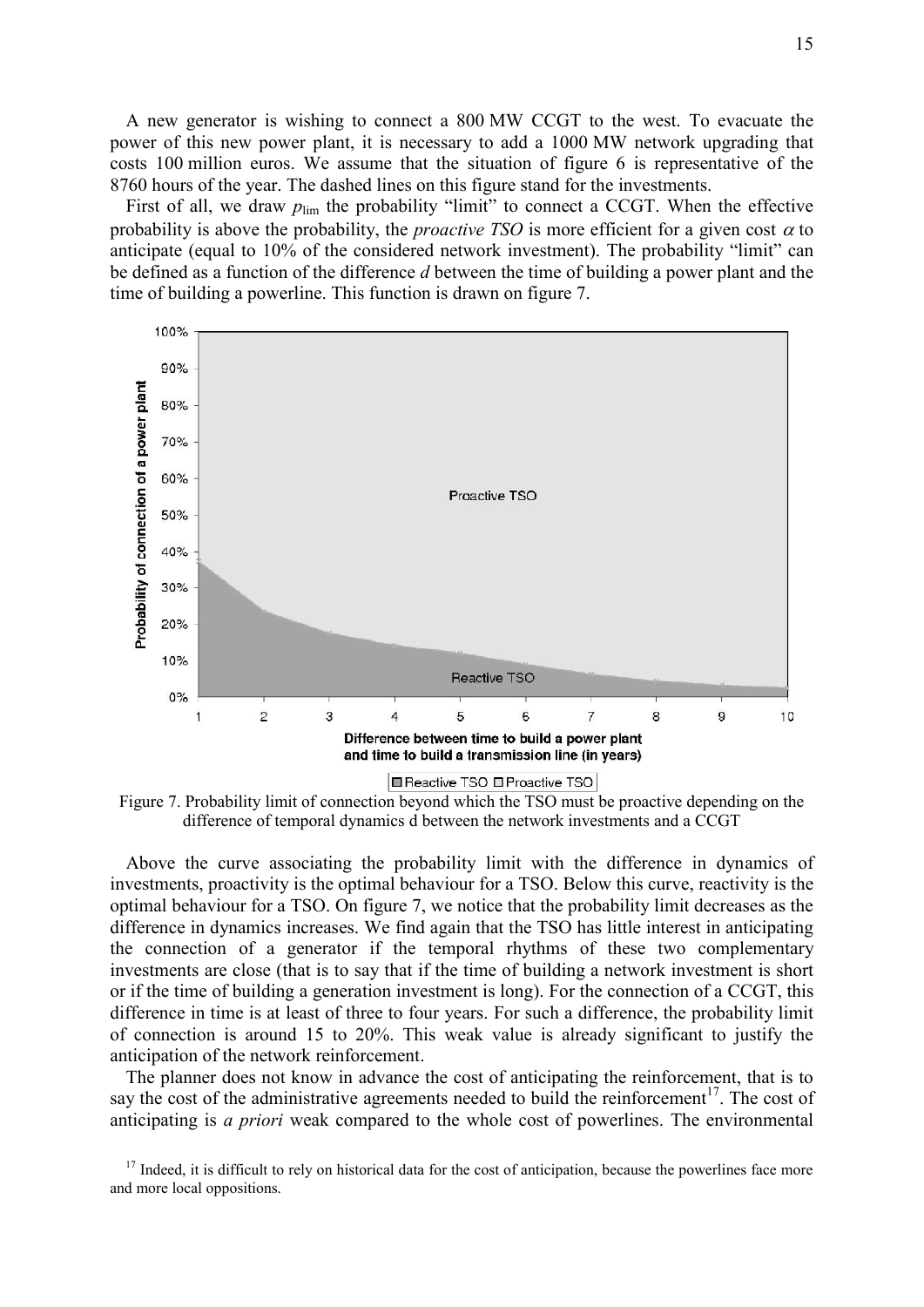impact study is the core of the administrative procedures needed to build overhead powerlines (ETSO 2006). The cost of this study is at the maximum only 3% of the total cost of the network investment<sup>18</sup>. However, when the opposition to the way of a powerline is strong, the lawsuits and the judicial recourses follow the administrative procedures, which can considerably increase the cost of anticipation. Such data of cost being inaccessible to our knowledge, we take 50% of the whole cost of the study as an upper bound<sup>19</sup>. Moreover, in an approach that aims at minimizing the social cost, it is necessary to consider the cost of administrative procedures for all the stake holders: the TSO of course, administration, but also the non governmental organizations, etc.

It is then useful for the TSO and the regulator to know the sensibility of the limit between the reactive TSO and the proactive one to the different parameters that define this limit. All the more that there is no available information on the whole cost of the administrative procedures either for the TSO or for the other stake holders of the power system.

Figure 8 describes the limit of efficiency between the *proactive TSO* and the *reactive TSO* as a surface parameterized by the relationship linking *α*, *p* and *d*. For the combinations of these parameters above these surfaces, it is more efficient for the TSO to be proactive.



Figure 8. Combination of the parameters *α*, *d* et *p* that set the limit of efficiency of the proactive TSO for the connection of a CCGT

We can draw three main lessons from figure 8.

First the sensitivity for the probability limit of the cost of anticipation is all the more weak that the difference in temporal dynamics between the network and generation investments is important. Then the probability of connection delimiting the reactive and proactive behaviours for the accommodation capacity is robust for moderate variations of the cost of anticipation. For instance, for a cost of anticipation estimated at 10% whereas the real cost reaches 20% of the total investment cost, the probability limit reactive/proactive vary only

<sup>18</sup> http://ec.europa.eu/environment/eia/eia-studies-and-reports/eia-costs-benefit-en.htm

<sup>&</sup>lt;sup>19</sup> This is the case for one of the two lines needed to make the 380 kV ring in Austria (Christiner, 2007).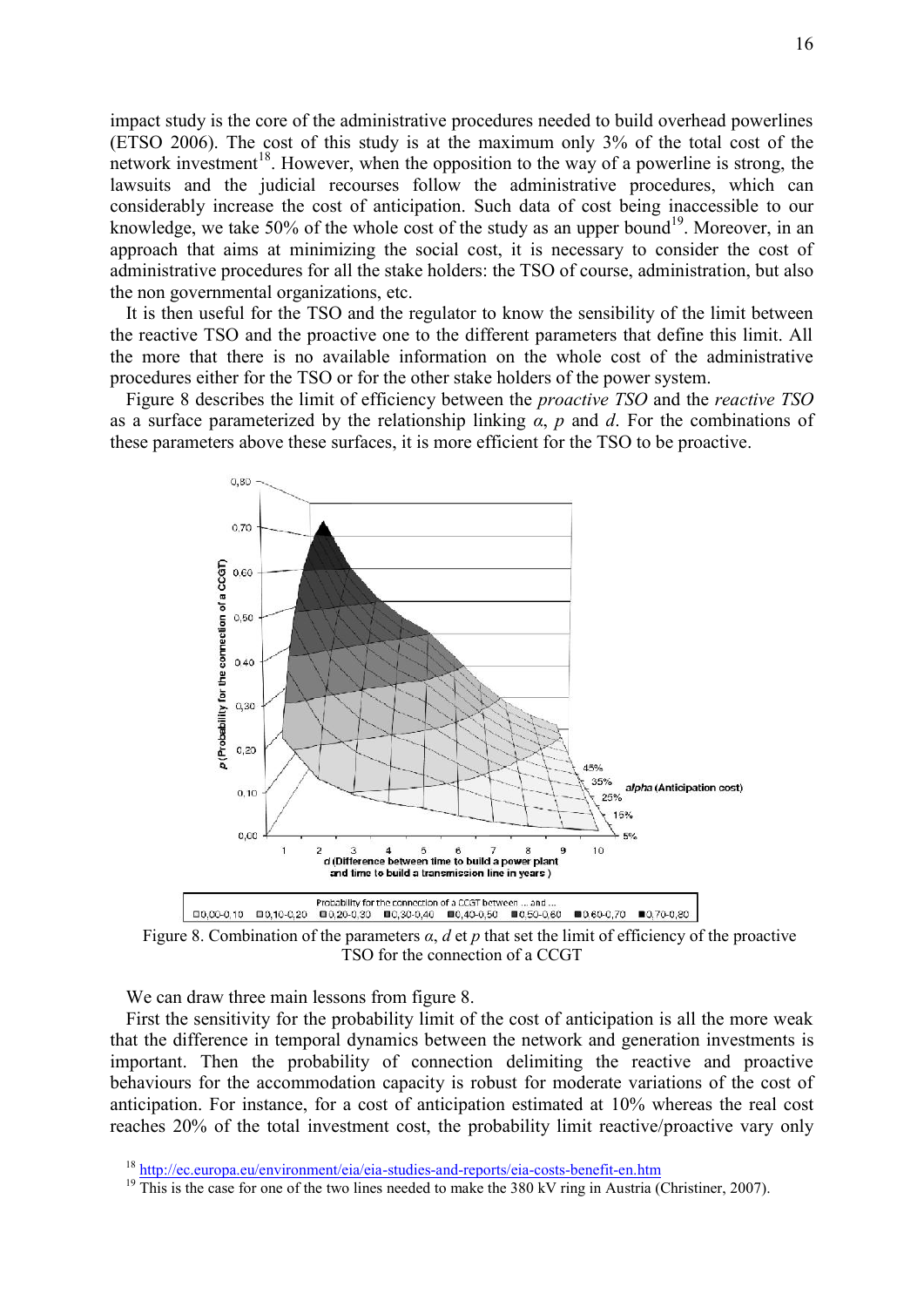from ten to twelve points for differences of dynamics between generation and transmission investments that justify such an anticipation (that is to say beyond four years).

Therefore and secondly, for all the simulated cases, for differences in time of building that can justify an anticipation (beyond four years), we notice that it is on average advantageous to anticipate the network investments. Of course, this advantage may be limited. For instance, for a cost of anticipation of  $50\%^{20}$  and a difference in time of building of five years, the probability limit of connection beyond which the TSO must be proactive is 45%. That is to say that for our example, the strategy to anticipate is more efficient than the reactive strategy for a little bit more that a connection over two.

Lastly, in the representative example of realistic situations, the anticipation of connection of CCGT by the TSO is on average the best strategy for two reasons. First the probability of connection favourable to an efficient *proactive TSO* decreases quickly with the difference in temporal dynamics between the network and generation investments. This probability limit then becomes quickly significant for the differences in dynamics where the anticipation of connection of generators is interesting, that is to say beyond three to four years. Second this probability limit remains quite robust for moderate variations (the most realistic one) of the cost of anticipation linked to administrative procedures needed before the building of connection.

Now we realise a similar analysis for the case of the connection of a windfarm in a load pocket.

## *B. Connection of windfarm*

We apply the criterion of equation 4 on a simple but realistic case of the connection of a windfarm in a load pocket thanks to the following two-node network (figure 9). The connection of windfarms indeed raises difficulties because they are decentralized generation and so are mainly connected on distribution networks that generally accommodate no or few power plants, but where load exists.



Figure 9. Test network with the connection of windfarms

Contrary to the previous case, we assume now that there is consumption to both nodes of the network, in particular to the node where a new wind power plant connects. The load to the east is 50 MW whereas it is 200 MW to the west. The increase in load is 1% for the two nodes of the network. The generation to the west is conventional power plants whose generation cost is 35  $\epsilon$ /MWh. The two nodes are linked by a medium voltage network whose initial capacity is 80 MW, and a reinforcement of 80 MW can be added.

The wind generation with a capacity of 170 MW wishes to connect to the east. We assume that the distribution function of the power *P* generated by this generator is the following one:

 $20$  This value is maybe excessive but we use it as an upper bound for the cost of anticipating network investments.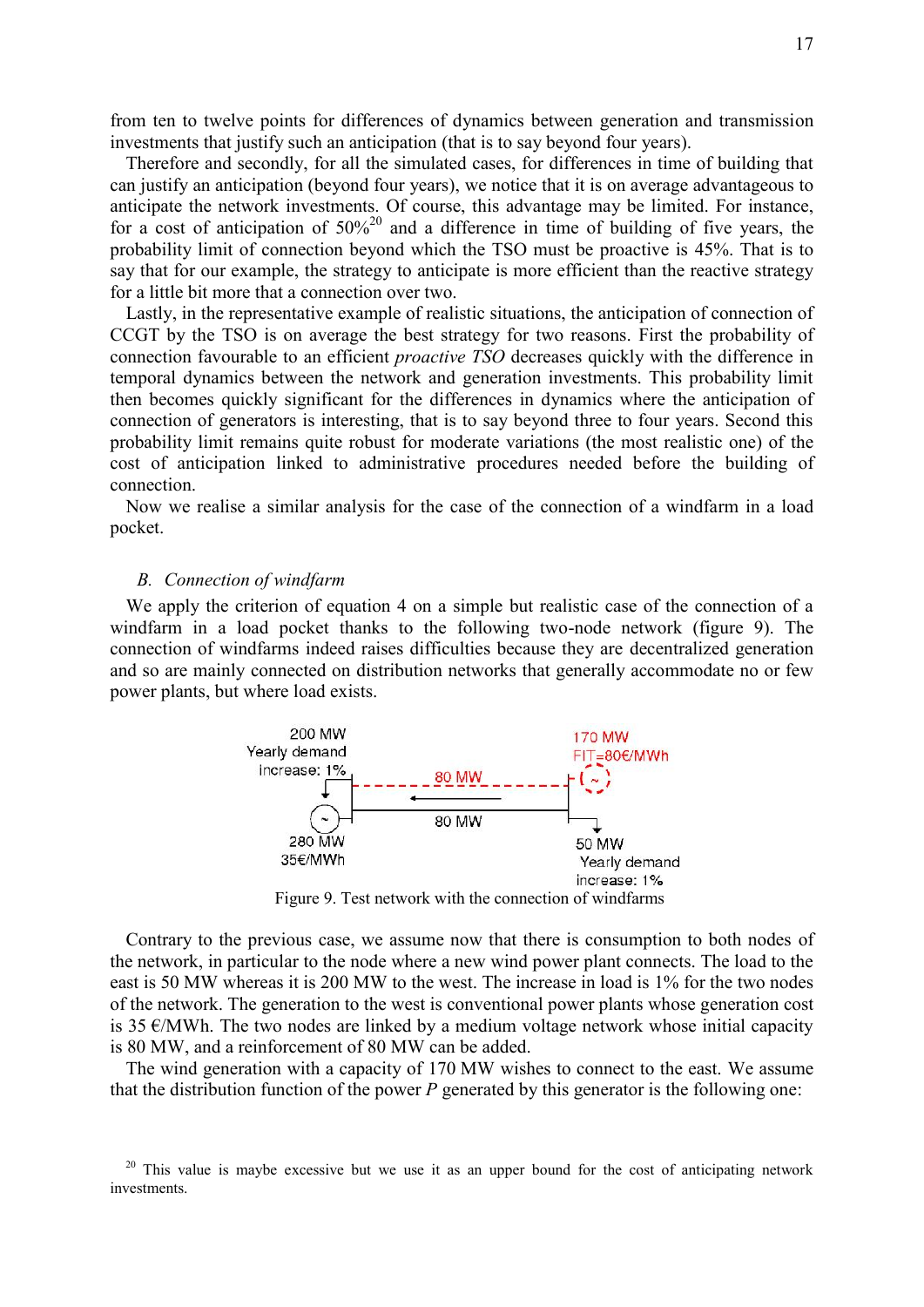| Table + Distribution function of a wind generator |        |                                        |     |         |  |
|---------------------------------------------------|--------|----------------------------------------|-----|---------|--|
| $\mid$ P is less than                             | $10\%$ |                                        | 50% |         |  |
| <i>P</i> is equal to                              | 40%    | of the installed power capacity during | 40% | of time |  |
| $\mid$ P is more than                             | 80%    |                                        | 10% |         |  |

Table 4 Distribution function of a wind generator

For simplicity reason, we assume that the wind generators are remunerated by a feed-in tariff of 80  $\epsilon$ /MWh. To evacuate the power of this new generator, it is possible to reinforce the network adding an 80 MW transmission capacity to the existing powerline for a cost of 10 million euros. Besides, we assume that the situation of figure 9 is on average representative of the 8760 hours of a year (to the exception of the distribution function of the wind generator). Before calculating the frontier of efficiency between the reactive TSO and the proactive TSO, we need to determine how wind power with a support scheme should be valued in the network planning.

## *The value of renewable electricity with support schemes in the network planning*

Wind energy is characterized by its marginal cost being close to zero (RAE, 2004). But the nullity of their marginal cost reflects neither the behavior of wind producer nor the economic value that the support schemes for renewable gives to wind energy. Indeed, to promote this CO2-free energy despite its still high cost compared to conventional energy, wind power producer currently receives some supports based on the amount of produced electricity (RAE,  $2004$ <sup>21</sup> These support schemes aim at maximising the amount of electricity produced by renewable sources.

Congestion can lead in some areas to limit the amount of electricity from wind farm. As a result, it limits the penetration of renewable energy sources in the power system. Of course, such congestion can be relieved but with a cost to upgrade the network. As a consequence, from a social point of view, there is an arbitrage to realise between the amount of electricity produced by wind farm and the cost of the network to relieve congestion linked to this kind of generators. As the support schemes stand for the economic value of wind power<sup>22</sup>, the arbitrage has to be realized between the loss of wind power (from congestion) valued at the level of the support scheme and the cost of upgrading the network (to relieve congestion). We represent this arbitrage by the equations 6 & 7. Consequently, wind power must be valued in the network planning with a negative sign and at the level of the support scheme in absolute value. $23, 24$ 

$$
\min_{K,P_e} C(K)^* K - S \times P_e
$$
\nSuch that\n
$$
\begin{cases}\n0 \le P_e \\
P_e \le \overline{P_e} \\
f(P_e) \le K\n\end{cases}
$$
\n(7)

With :

<sup>&</sup>lt;sup>21</sup> The scheme implemented to support wind energy can take different forms: the price mechanisms called "Feed-in Tariff", the quantities mechanisms called "tradable green certificates" and the calls for tender.

 $22$  With this assumption, we do not wonder here how to set the support schemes to the social value of renewable energies. Further elements can be found on this topic in Finon and Perez (2007) and EWEA (2005).

We consider here a support scheme such as a call for tender or a feed-in-tariff but the same rationale can be applied with green certificate. It is then needed to add the price of electricity to the price of green certificates to obtain the social value of wind energy in this case. <sup>24</sup> The same rationale can be applied to any other types of supported renewable energy sources.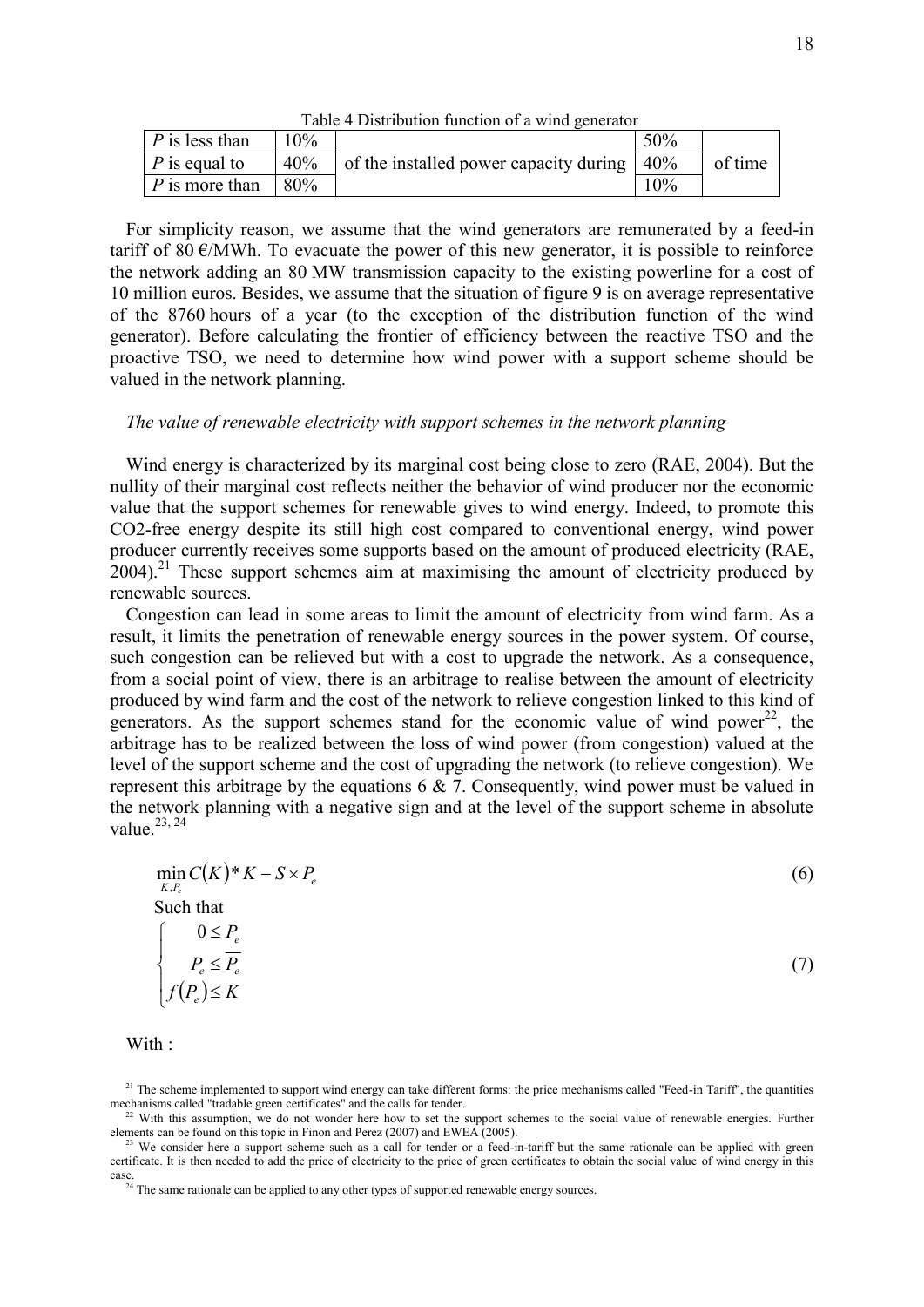- *S* the level of the support scheme in  $E/MWh$ ;
- $P_e$  is the current production level of the wind power producer following restriction of the TSO;
- $P_e$  is the maximal production of the wind farm considering the current availability of the primary energy wind. *P<sup>e</sup>* is an exogenous stochastic variable standing for the electrical energy extractible from wind;
- *f* stands for the function that link the production of wind farm and the flow of the line that can be congested;
- *K* is the capacity of the line that can be congested by electricity from the wind farm;
- *C*(*K*) is the cost for this line for a capacity *K*.

This result is also relevant compared to the compensation that a supported wind producer should receive to be incentivised to relieve congestion. <sup>25</sup> Indeed, if wind producer is imposed a limit on their production to relieve network congestion without any adequate financial compensation, then wind producer is deprived from a part of its revenue. The wind generator is then not incentivised to decrease its production. To incentivise the wind generator to decrease its production in case of congestion, the TSO must consider that this type of power plants has a cost "for not producing" (when adjusting them downward) that is negative and whose absolute value is determined by the level of the support scheme. Indeed, when the primary energy of these non-dispatchable generators is available but they are not allowed to produce because of congestion, these generators have an opportunity cost for not producing. This cost for not producing is negative and equal in absolute value to the level of the support scheme. To show this, we consider the maximization of the profit function (represented by equation 8) of a non-dispatchable generator with a support scheme and whose production can be limited by the TSO because of congestion (represented by equation 9). This profit function is based on the non-dispatchable power  $(P_e)$  that he could generate instantly at maximum and on the power  $P_e$  that the TSO imposes him because of congestion.

$$
\max_{P_e} S \times P_e + p_A (P_e - \overline{P_e})
$$
  
Such that  

$$
\begin{cases} 0 \le P_e \perp \lambda_1 \end{cases}
$$
 (8)

$$
\begin{cases} 0 \leq I_e & \text{if } \lambda_1 \\ P_e \leq \overline{P_e} & \text{if } \lambda_2 \end{cases} \tag{9}
$$

With :

- *S,*  $P_e$  and  $P_e$  have the same definition as previously;
- $p_A$  is the price that the wind power would bid in a balancing market for adjusting its power downward;
- $P_e \overline{P_e}$  gives the downward adjustment;
- $\lambda_1$  and  $\lambda_2$  are the shadow prices of the constraints (9).

 $25$  In practice, such a compensation should not be implemented. Indeed the absence of compensation for production limitations due to congestion gives good locational signals to wind power producers. They are then incentivized to locate in areas with enough accommodation capacities.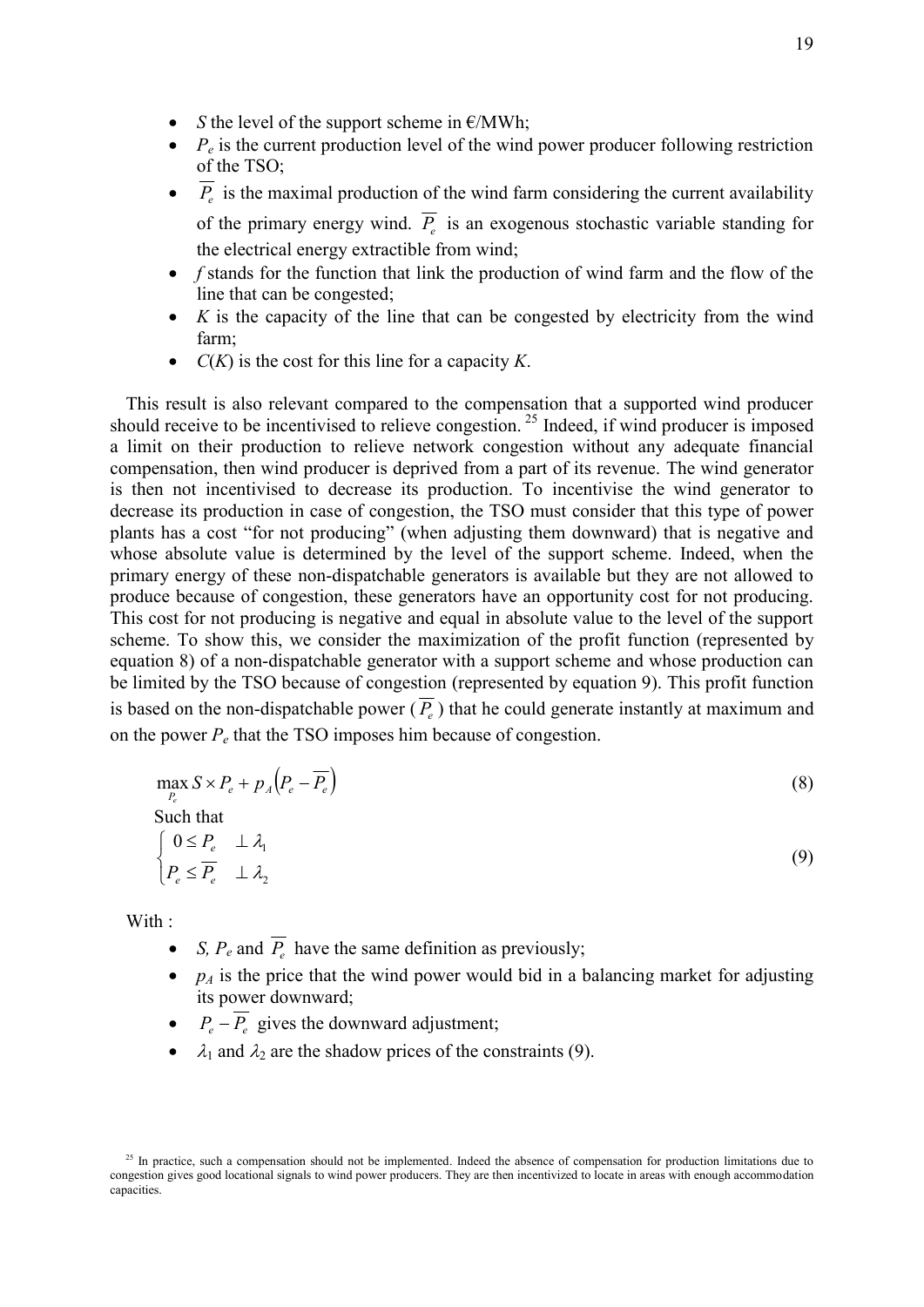We search for the condition so that a supported non-dispatchable producer accepts downward adjustment needed to relieve congestion. So we want that  $0 \le P_e < \overline{P_e}$ , that is to say in terms of shadow prices that  $\lambda_1 \ge 0$  and  $\lambda_2 = 0$ . With these conditions, from the differentiation of the Lagrangian<sup>26</sup>, we obtain the following result  $-S \ge p_A$ , which means that the downward adjustment price should be negative and equal or greater than the level of the support scheme in absolute value for the wind power be incentivized to adjust downward.

## *Calculation of frontier of efficiency between the reactive TSO and the proactive TSO for the connection of a windfarm*

Considering the above assumption for the connection of a windfarm and the economic value of wind power in the network planning (see above), we can now determine the frontier of efficiency between the reactive TSO and the proactive TSO.

First we represent the probability limit of connection of a windfarm beyond which the TSO must be proactive for a given cost of anticipation  $\alpha$  (equal to 10% of the network investment cost). The probability limit can then be defined as a function of the difference *d* between the time to build a new power plant and the time to reinforce the network. This function is drawn on figure  $10.<sup>27</sup>$ 



**■Reactive TSO □Proactive TSO** 

Figure 10. Probability limit of connection beyond which the TSO must be proactive depending on the difference in dynamics between the network investments and a windfarm

<sup>26</sup> In this case, the Lagrangian of the problem of profit maximisation for the wind generation is  $L(P_e) = S \times P_e + p_A (P_e - P_e) + \lambda_1 P_e$ . Differentiating this function with respect to the variable  $P_e$ , we have the following relation  $S + p_A + \lambda_1 = 0$ . As  $\lambda_1 \ge 0$ . Hence we have  $-S \ge p_1$ .

 $27$  As previously, above the curve associating the probability limit with the difference in dynamics of investments, proactivity is the optimal behaviour for a TSO. Below this curve, reactivity is the optimal behaviour for a TSO.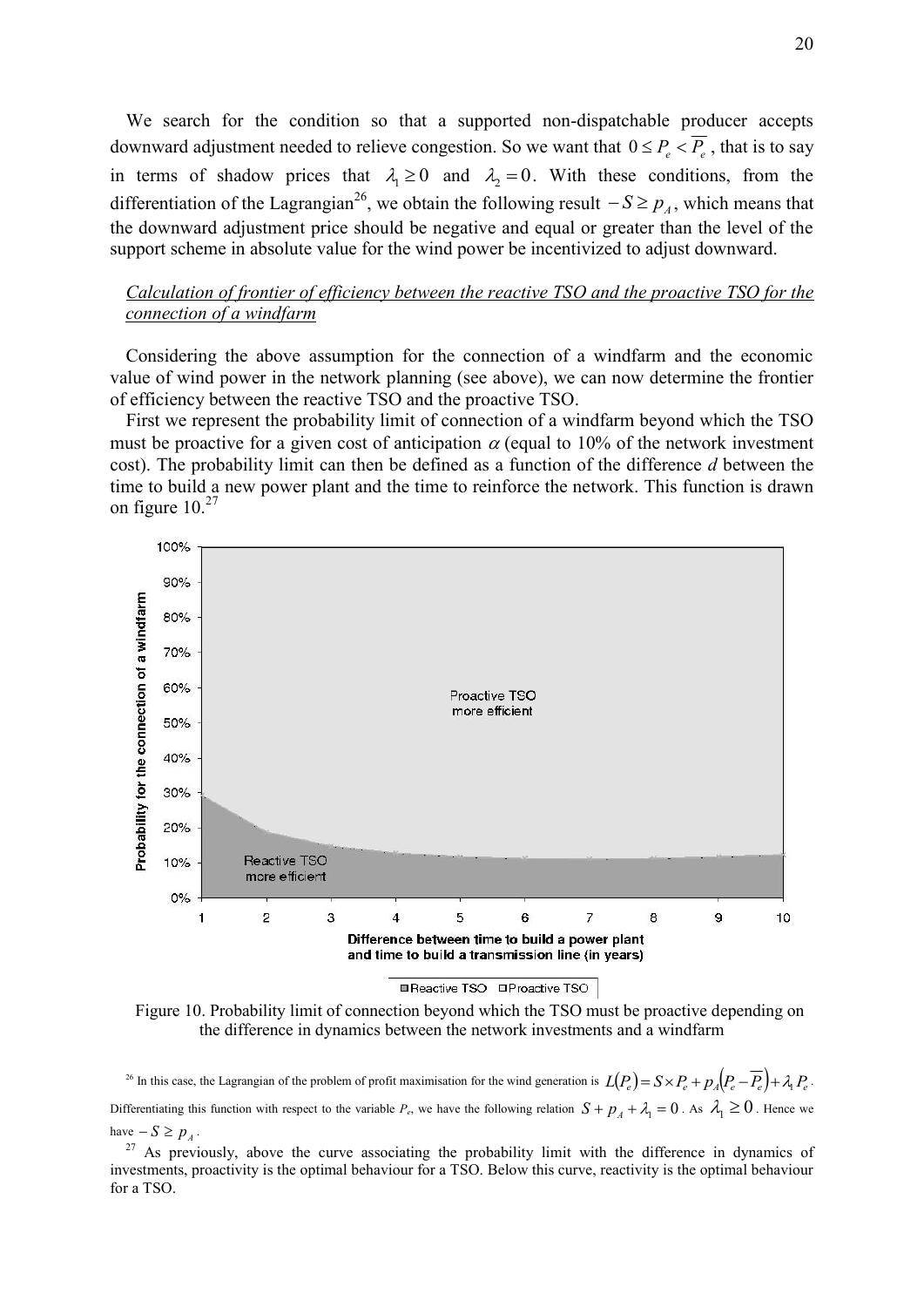We can draw lessons a little bit different from the previous ones. Indeed, figure 10 differs slightly from the one previously drawn in the case of a CCGT. With a wind farm connection in a load pocket, the congestion cost decreases with time because the load located at the same node as the windfarm increases with time and then absorbs an increasing share of the local generation. Therefore, the evolution of the probability limit with the difference in dynamics of generation and network investments is not monotonous. There is a small increase beyond seven years of difference in the time to build a windfarm and the time to build a powerline. This can be confirmed when one make the cost of anticipation vary (figure 11).<sup>28</sup> And this effect is all the more important that the cost of anticipation is great. For differences in dynamics that justify an anticipation of the network investments (beyond three years of differences), the strategy to anticipate remains on average the one that must be chosen.





For this example representative of realistic situations, it remains efficient on average to anticipate the connection of windfarms. Indeed, the difference in time to build a windfarm and the time to reinforce the network can reach five years. Then, taking again a cost of anticipation equal to 50% (of the cost of reinforcing the network), the probability limit beyond which the TSO must be proactive is 40%. That is to say that, in our example, for three connections of windfarms over five, the strategy of anticipation is more efficient than the reactive strategy.

<sup>&</sup>lt;sup>28</sup> Above this surface, it is more efficient for a TSO to be proactive. Below this surface, it is more efficient for a TSO to be reactive.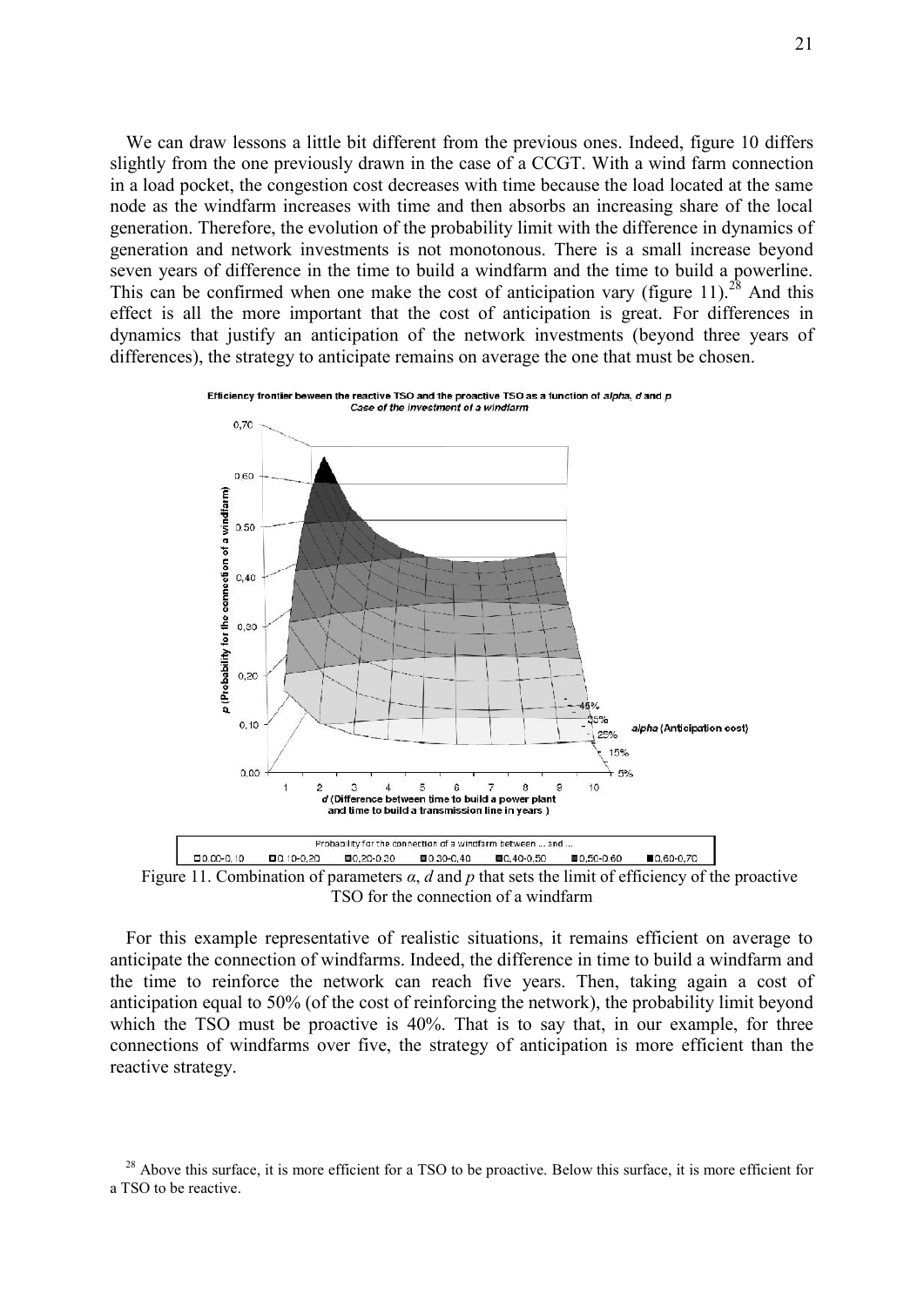## **V. Conclusion**

By favoring the construction of new power plants, the anticipation of transmission investment has a central role in coordinating the generation and transmission investments. Regarding this statement, the paper has brought two contributions.

First this paper has shown that the liberalization of the power system has complicated transmission planning while making its anticipation even more essential, for two reasons. First, the Combined Cycle Gas Turbines and the wind farms which stand for the biggest amount of generation investments in Europe and in the USA can be built in less time than the transmission lines that should transmit the power from these power stations through the core of the network. Second, the duration of the administrative procedures required before the construction of a powerline stands for almost three quarter of the time to realize a powerline.

The second contribution of this paper is the model. Our model allows evaluating the efficiency of the strategy of anticipating the connection of power plants to the network for the TSO in terms of the minimization of the network cost where anticipation is costly because of the administrative procedures. This model has permitted to see on an analytic study with conservative assumption and on simple but realistic examples that it can be quite efficient for a TSO to anticipate the connection of power plants. In spite of the uncertainties associated to the connection of new power plants, the TSO can identify the areas where new generators would find resources to locate, the subsequent network constraints that may then occur and the reinforcements that may relieve them. The anticipation of these network investments avoids that costly congestion appears while power plants are already built but powerlines are still in its administrative phase. Taking into account the interest of investors for generation technology with short lead construction time, the proactive behavior of the TSO can facilitate the connection of these types of power plant and increase the market entries.

In addition to the compensation of the difference in dynamics between transmission and generation investments, anticipating the connection of new generators to develop the network has other virtues. This approach by the TSO, if it is public, can stimulate the dialog with other stakeholders in the electricity system and identify in advance a shared view of the system evolution (Bråten, 2004). In particular, it allows to provide the market participants with new opportunities in terms of location and primary energy. It allows also to report any problems with security of supply. Some generation units may be geographically concentrated, while the transmission network cannot or will not be able to evacuate their whole production to consumption centers in a timely manner. Furthermore, Besides, the sooner the residents are involved in the transmission investment process, the easier the powerline would be built (Hughes, 2000; MacLaren Loring, 2007).

Our paper now opens the way to new questions: toward academic world, we pave the way to new works on this issue taking into account the limits of our study. Works need to be done to take into account the inclusion of locational signals, incentive regulation for anticipation, the problem of investment incentive for generator without anticipation of grid development, or the effect of milestones payment of the connection tariffs to create increasing location commitment from generator. Toward the relationship between regulator and TSO, our work shows that efficient regulation should include anticipation as a core issue in the regulated TSO activities. Lastly, toward TSO directly, we think that even in the case of incomplete regulation on this issue, TSO should perform anticipation of network investments by their own means as it solves the operational problem of congestion management in advance.

### **References**

Boyle G., Guthrie G., Meade R. (2006). "Real options and transmission investment: the New Zealand Grid Investment Test". *ISCR working paper*, www.iscr.org.nz.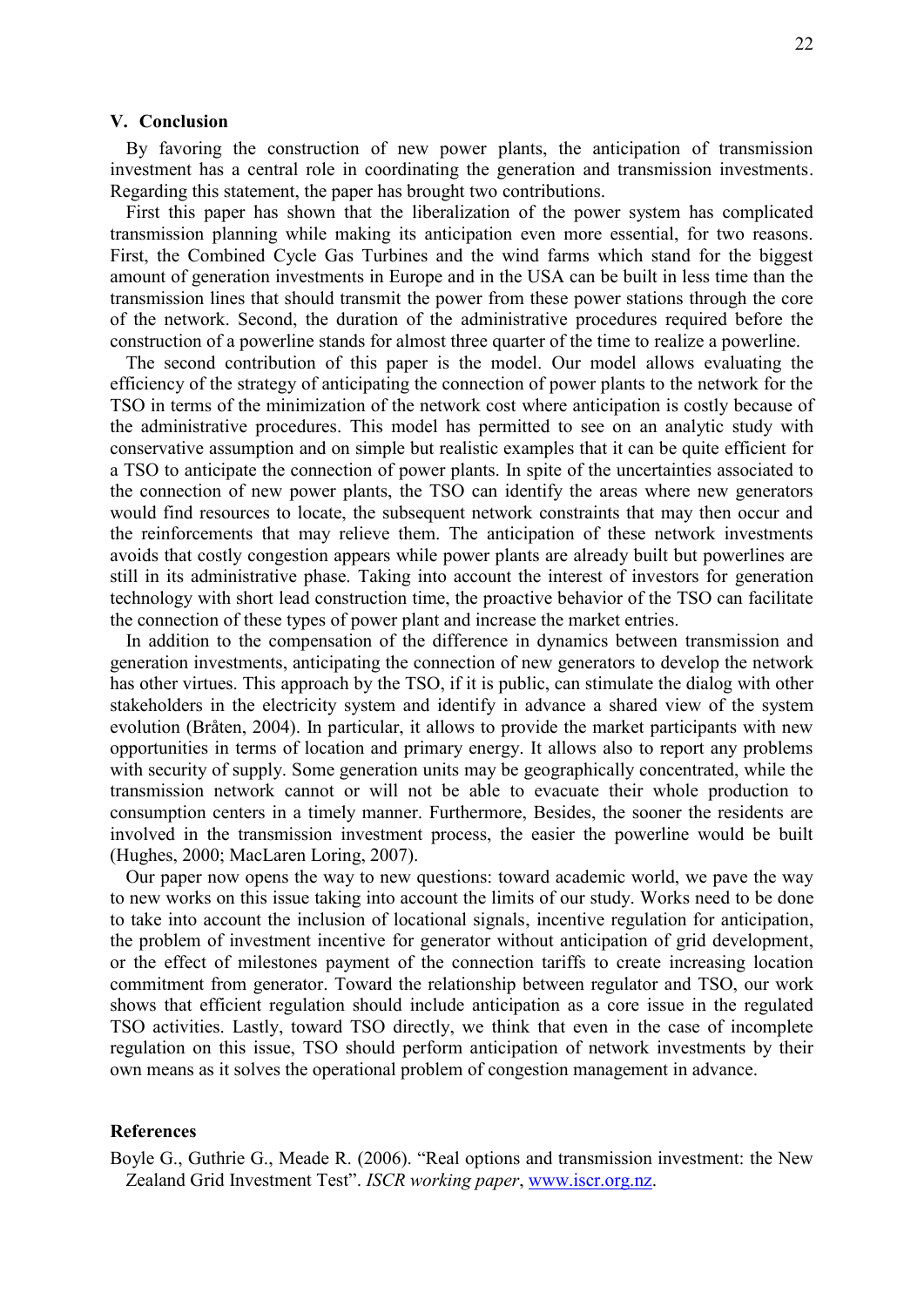- Brattle Group (2007). "A review of Tennet's connections policy." July, http://www.tennet.org/english/images/Final%20Brattle%20Report%20on%20TenneT%20c onnections%2008\_08\_07\_tcm43-14968.pdf.
- Bråten J. (2004). "Estimating benefits. Uncertainty, scenario design and the analysis of benefits." *European Transmission Investment Conference*. Copenhagen, Denmark, 18-19<sup>th</sup> October.
- Christiner G. (2007). "VERBUND-Austrian Power Grid. Austria Completing the 380kV-Ring. Authorization Procedures and Major Problems." *CEER Electricity Infrastructure Workshop*. 13<sup>th</sup> February, Brussels.
- DGEMP (2003). Coûts de référence de la production électrique. *Ministère de l'Économie, des Finances et de l'Industrie*. Paris, December.
- ETSO (2006). "Overview of the administrative procedures for constructing 110 kV to 400 kV overhead lines." 5<sup>th</sup> December, www.etso-net.org.
- ETSO (2007). "European Wind Integration Study (EWIS). Towards a Successful Integration of Wind Power into European Electricity Grid. Final Reports." 15<sup>th</sup> January, www.etsonet.org.
- EWEA (2005). "Support Schemes for Renewable Energy. A Comparative Analysis of Payment Mechanisms in the EU", http://www.ewea.org/fileadmin/ewea\_documents/documents/projects/rexpansion/050620\_e wea\_report.pdf.
- FERC (2007). "Order Granting Petitionfor Declaratory Order." 19<sup>th</sup> April, http://www.ferc.gov/whats-new/comm-meet/2007/041907/E-5.pdf.
- Finon D., Perez Y. (2007). "The social efficiency of instruments of promotion of renewable energies: A transaction-cost perspective." *Ecological Economics*, 62(1) : 77-92.
- Glachant JM. (2006). "Generation technology mix in competitive electricity markets" in Investments frame and incentives in the electrical industry, Lévêque F. (ed). Kluwer.
- Hughes R. (2000). "Environmental Impact Assessment and Stakeholder Involvement." *International Institute for Environment and Development.* Available on www.iied.org/pubs/pdf/full/7789IIED.pdf .
- Joskow P. (2006), "Patterns of transmission investment", in Lévêque F. (ed), Competitive Electricity Markets and Sustainability, Edward Elgar, 131-186
- MacLaren Loring J. (2007). "Wind energy planning in England, Wales and Denmark: factors influencing project success." *Energy Policy*, 35(4) : 2648-2660.
- Nordel (2004). "Priority Cross-sections. Joint Nordic Analyses of Important Cross-sections in the Nordel System."  $11^{th}$  June, www.nordel.org.
- Rious V., Dessante P., Perez Y. (2009). "Is combination of nodal pricing and average participation tariff the best solution to coordinate the location of power plants with lumpy transmission investments? Working Papers RSCAS 2009/14, ROBERT SCHUMAN CENTRE FOR ADVANCED STUDIES, Loyola de Palacio Programme on Energy Policy.
- Rious V., Glachant JM., Perez Y., Dessante P. (2009), "L'insuffisance des signaux de localisation pour la coordination entre la production et le transport d'électricité dans les systèmes électriques libéralisés", Revue Economique Volume 60-3 (2009) pp 819– 829.
- Roques F., Newbery D., Nuttall W. (2008). "Fuel mix diversification incentives in liberalised electricity markets: a mean-variance portfolio theory approach." *Energy Economics*, 30(4) : 1831-1849.
- Royal Academy of Engineering (RAE) (2004). The cost of generating electricity, London, March.
- Sauma E., Oren S. (2006). "Proactive planning and valuation of transmission investments in restructured electricity markets." *Journal of Regulatory Economics*, 30(3) : 261-290